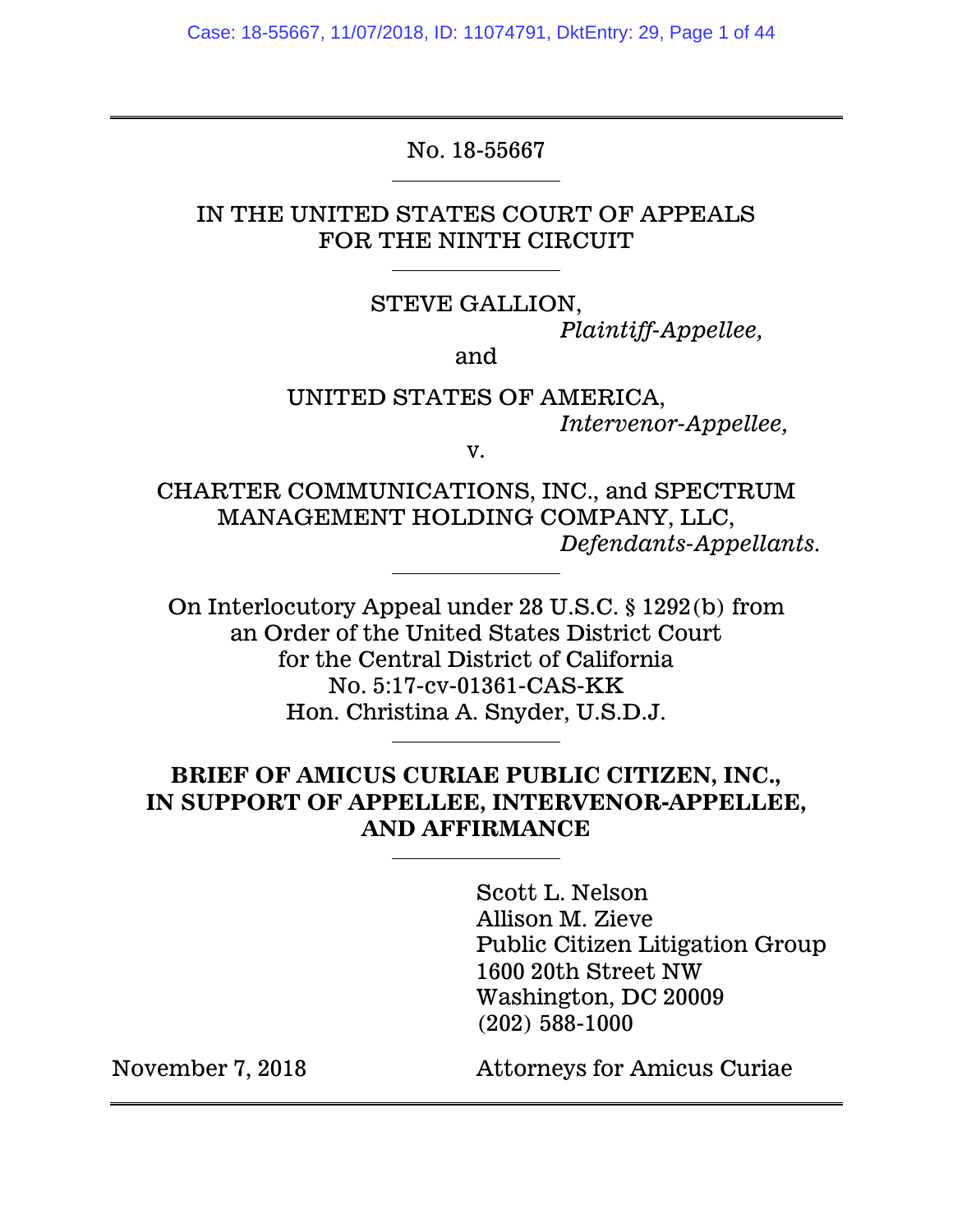# **CORPORATE DISCLOSURE STATEMENT**

Amicus curiae Public Citizen, Inc., is a nonprofit, non-stock corporation. It has no parent corporation, and no publicly traded corporation has an ownership interest in it of any kind.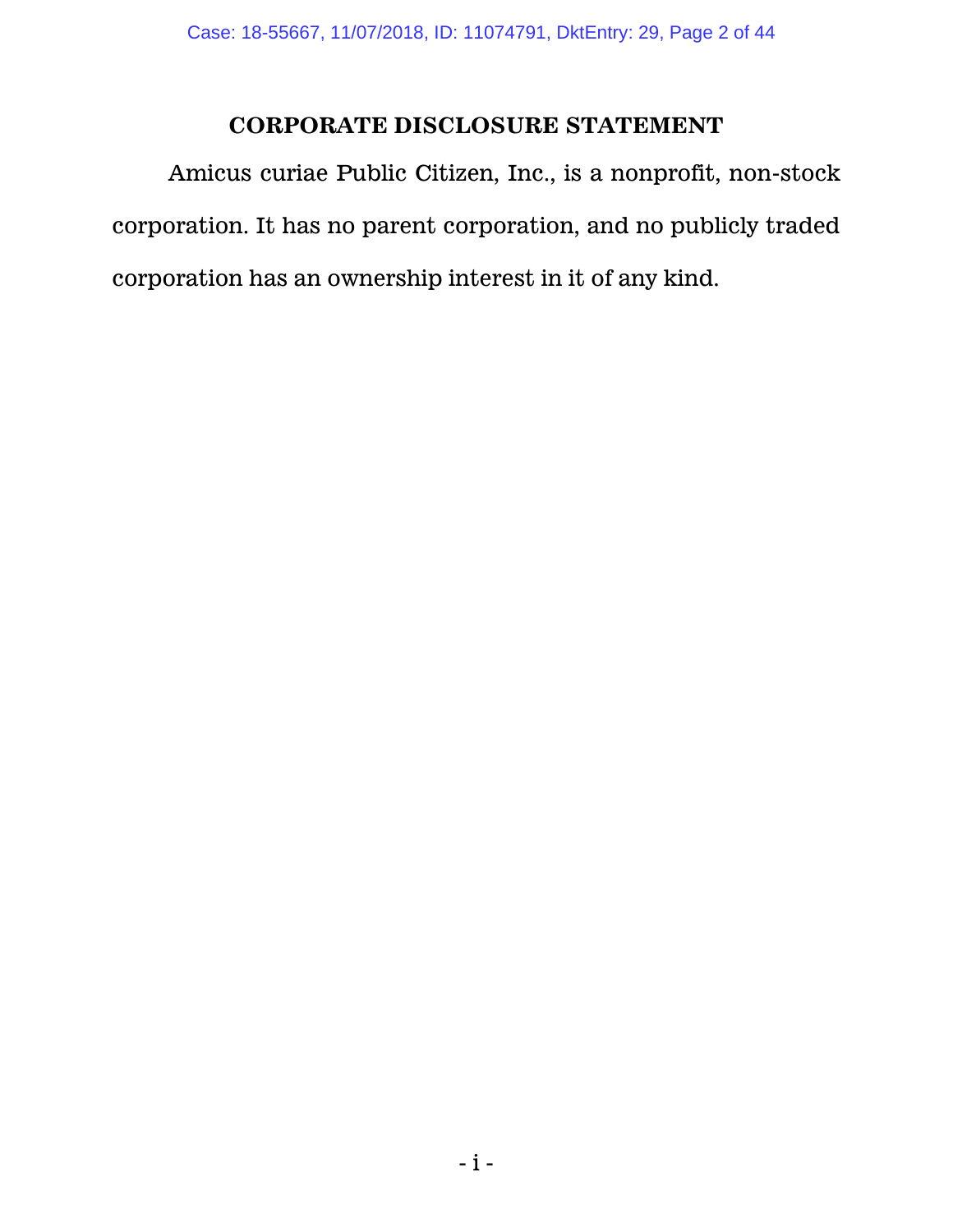# **TABLE OF CONTENTS**

|      |                | INTRODUCTION AND SUMMARY OF ARGUMENT 2                                                                                                                                                                                         |
|------|----------------|--------------------------------------------------------------------------------------------------------------------------------------------------------------------------------------------------------------------------------|
|      |                |                                                                                                                                                                                                                                |
| I.   |                |                                                                                                                                                                                                                                |
|      | A.             | Spectrum's arguments fail to distinguish Moser                                                                                                                                                                                 |
|      | $\mathbf{B}$ . | The exemption for collection of government-<br>backed debt does not make the TCPA content-                                                                                                                                     |
|      | $\mathbf{C}$ . | That the TCPA may not impose liability on<br>government entities does not subject it to strict                                                                                                                                 |
| П.   |                | The privacy interests served by the statute are.                                                                                                                                                                               |
| III. |                | Spectrum, a commercial speaker that can permissibly<br>be subjected to content-based regulation, has not<br>shown that the statute's potential application to the<br>fully protected speech of others renders it substantially |
|      |                |                                                                                                                                                                                                                                |
|      |                |                                                                                                                                                                                                                                |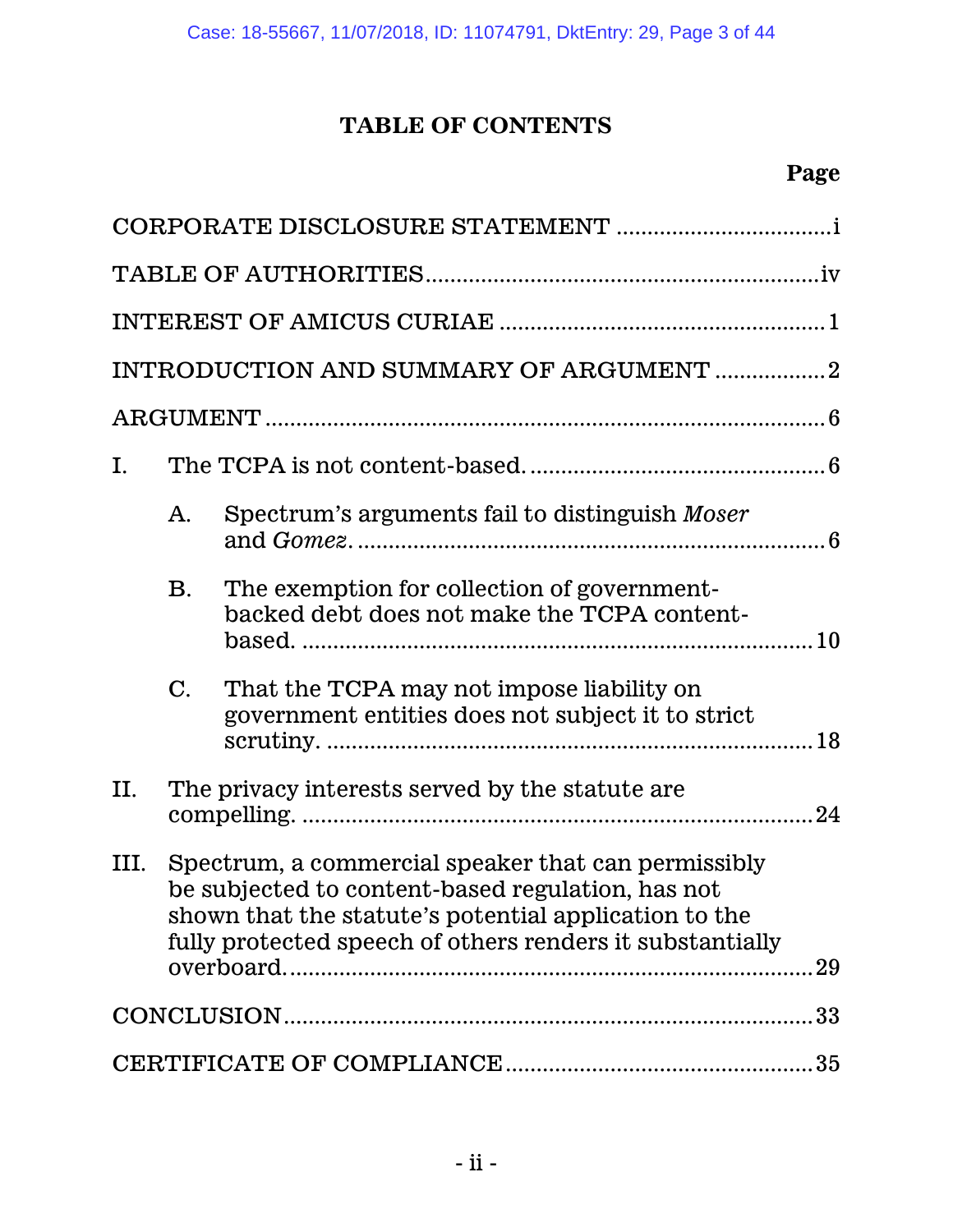|--|--|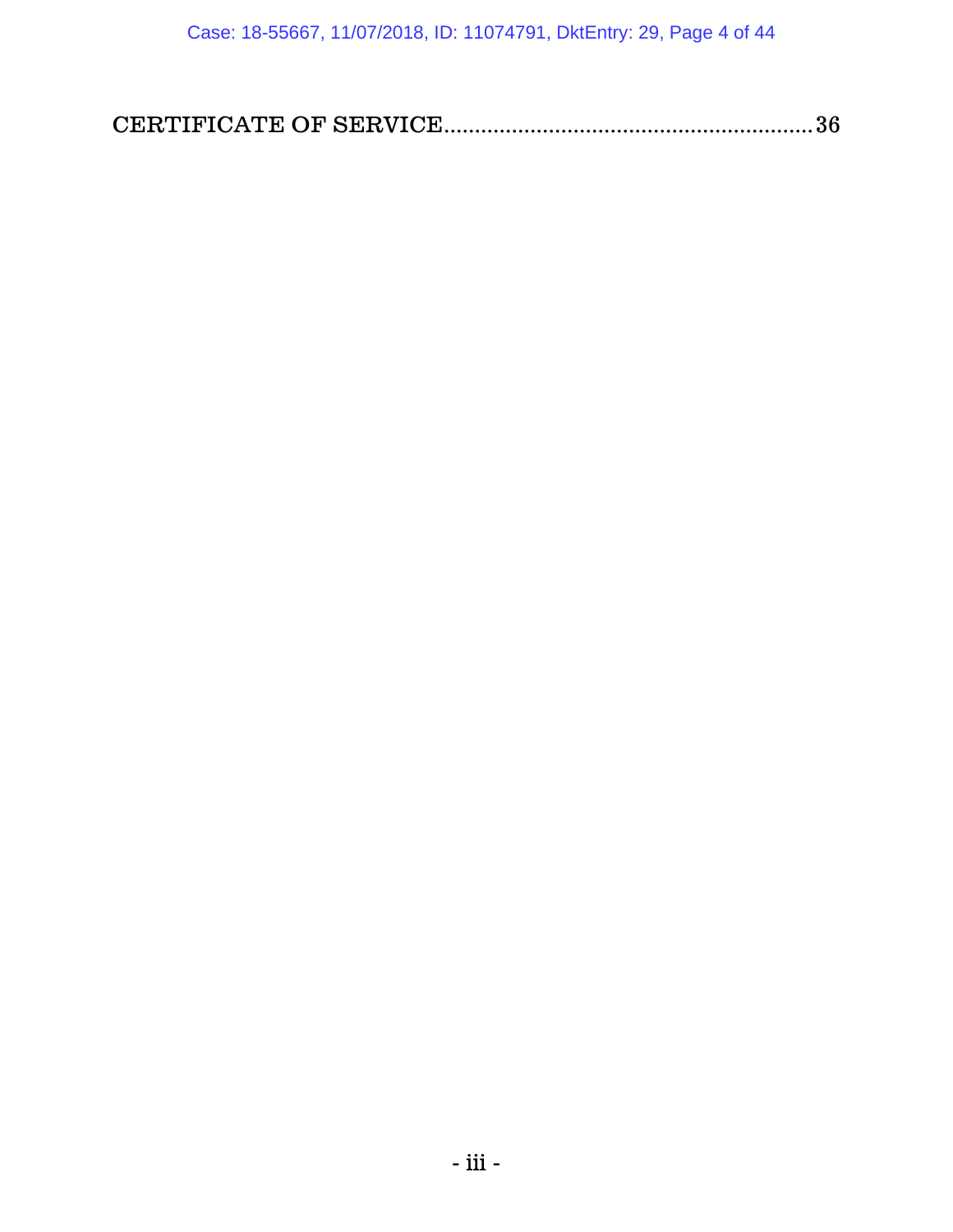# **TABLE OF AUTHORITIES**

| <b>Cases</b>                                    | Page(s) |
|-------------------------------------------------|---------|
| Americans for Prosperity Found. v. Becerra,     |         |
| Bd. of Trustees v. Fox,                         |         |
| Broadrick v. Oklahoma,                          |         |
| Brockett v. Spokane Arcades, Inc.,              |         |
| Campbell-Ewald Co. v. Gomez,                    |         |
| Carey v. Brown,                                 |         |
| Cent. Hudson Gas & Elec. Corp. v. Pub. Serv.    |         |
| Coleman v. Ct. of App. of Md.,                  |         |
| Contest Promotions, LLC v. City & Cty. of S.F., |         |
| Dimmitt v. City of Clearwater,                  |         |
| First Resort, Inc. v. Herrera,                  | 30      |
| Foti v. City of Menlo Park,                     |         |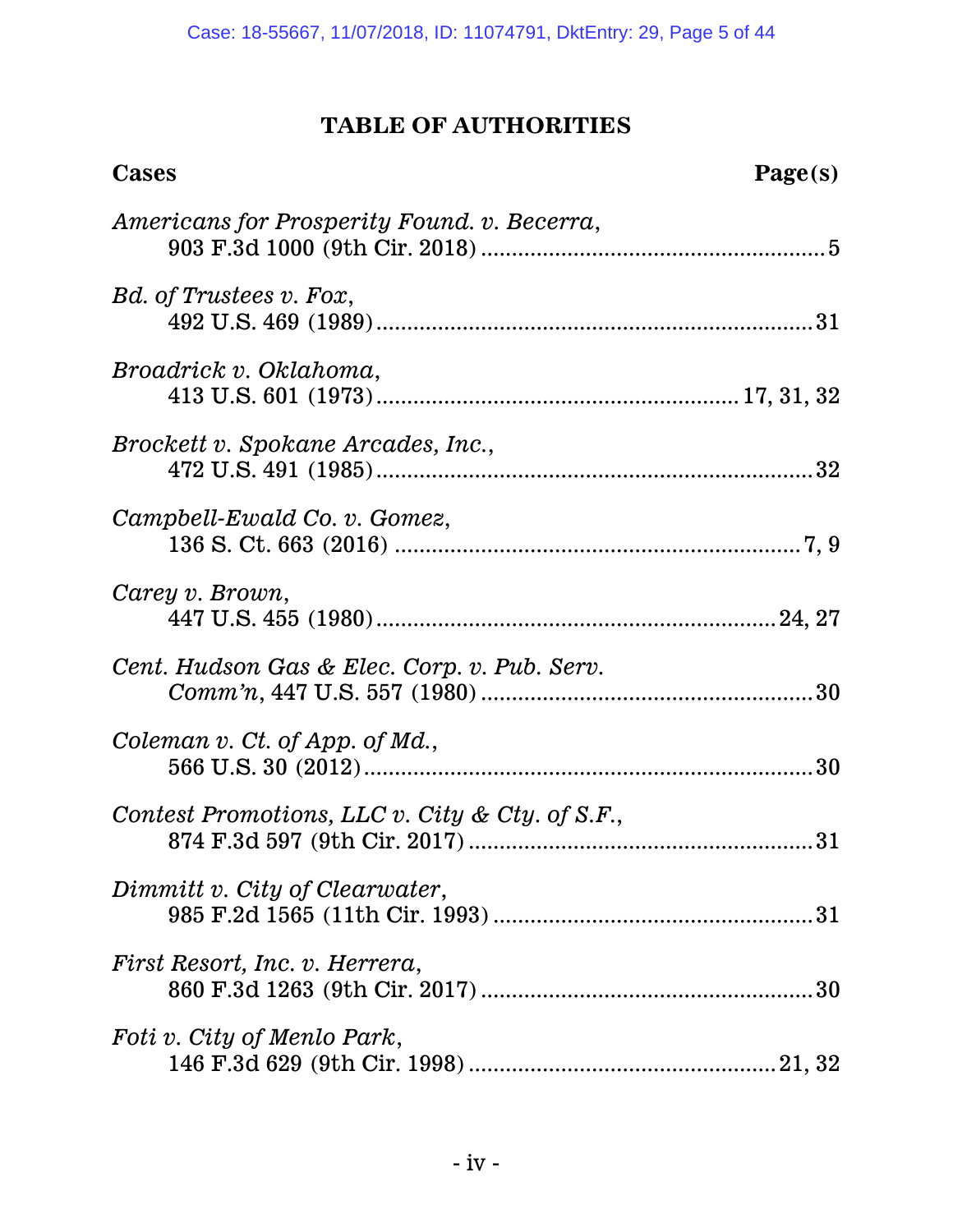| <i>Frisby v. Schultz,</i>                                                                                         |
|-------------------------------------------------------------------------------------------------------------------|
|                                                                                                                   |
| Gomez v. Campbell-Ewald Co.,<br>768 F.3d 871 (9th Cir. 2014),                                                     |
|                                                                                                                   |
| Gomez v. Campbell-Ewald Co.,<br>2013 WL 655237 (C.D. Cal. Feb. 22, 2013),<br>rev'd, 768 F.3d 871 (9th Cir. 2014), |
|                                                                                                                   |
| Gregory v. Ashcroft,                                                                                              |
| Gresham v. Picker,                                                                                                |
| Hill v. Colorado,                                                                                                 |
| Hoye v. City of Oakland,                                                                                          |
| Italian Colors Rest. v. Becerra,                                                                                  |
| Jacobs v. Clark Cty. Sch. Dist.,                                                                                  |
| Kirkeby v. Furness,                                                                                               |
| Klein v. San Diego Cty.,                                                                                          |
| March v. Mills,                                                                                                   |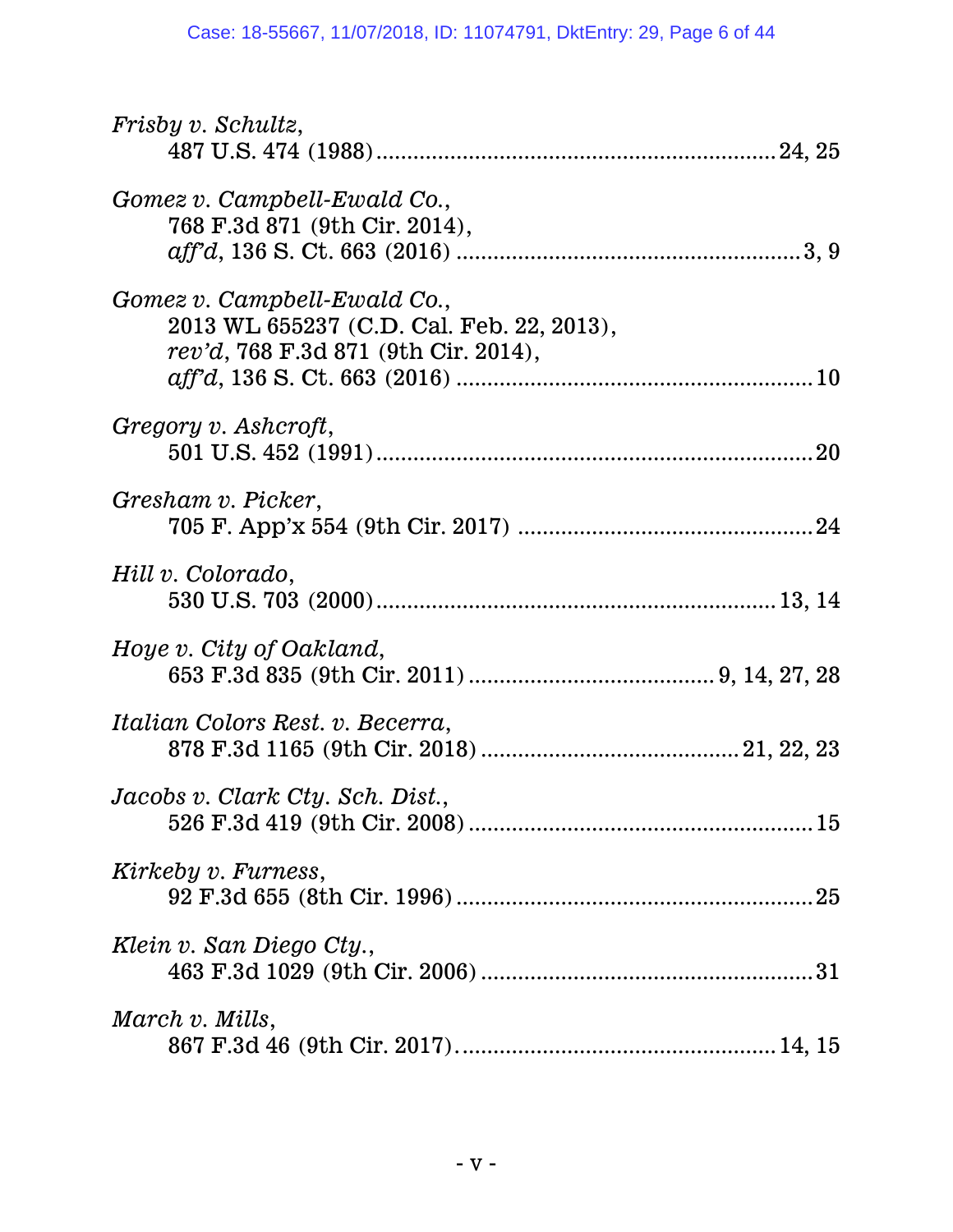| Matal v. Tam,                                                                                                         |
|-----------------------------------------------------------------------------------------------------------------------|
| Mims v. Arrow Fin. Servs., Inc.,                                                                                      |
| Moser v. FCC,                                                                                                         |
| <i>Nationwide Biweekly Admin., Inc. v. Owen,</i>                                                                      |
| Patriotic Veterans, Inc. v. Zoeller,                                                                                  |
| Recycle for Change v. City of Oakland,<br>856 F.3d 666 (9th Cir.),<br>cert. denied, 138 S. Ct. 557 (2017)  13, 14, 15 |
| Reed v. Town of Gilbert,                                                                                              |
| Thorburn v. Austin,                                                                                                   |
| Turner Broad. Sys., Inc. v. FCC,                                                                                      |
| United States v. Bormes,                                                                                              |
| Van Patten v. Vertical Fitness Grp., LLC,                                                                             |
| Veneklase v. City of Fargo,                                                                                           |
| Ward v. Rock Against Racism,                                                                                          |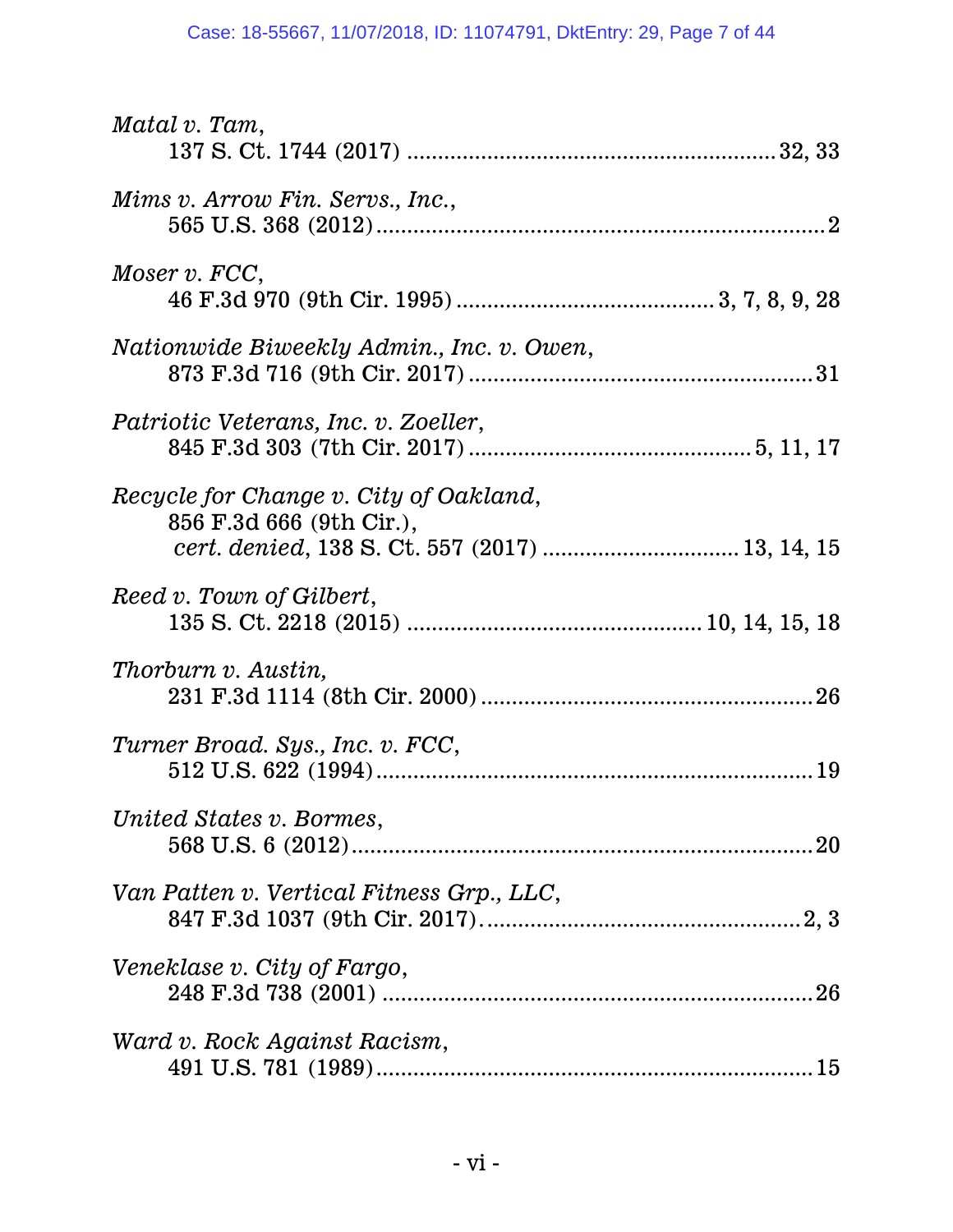| Williams-Yulee v. Fla. Bar, |  |
|-----------------------------|--|
|                             |  |

# **Statutes**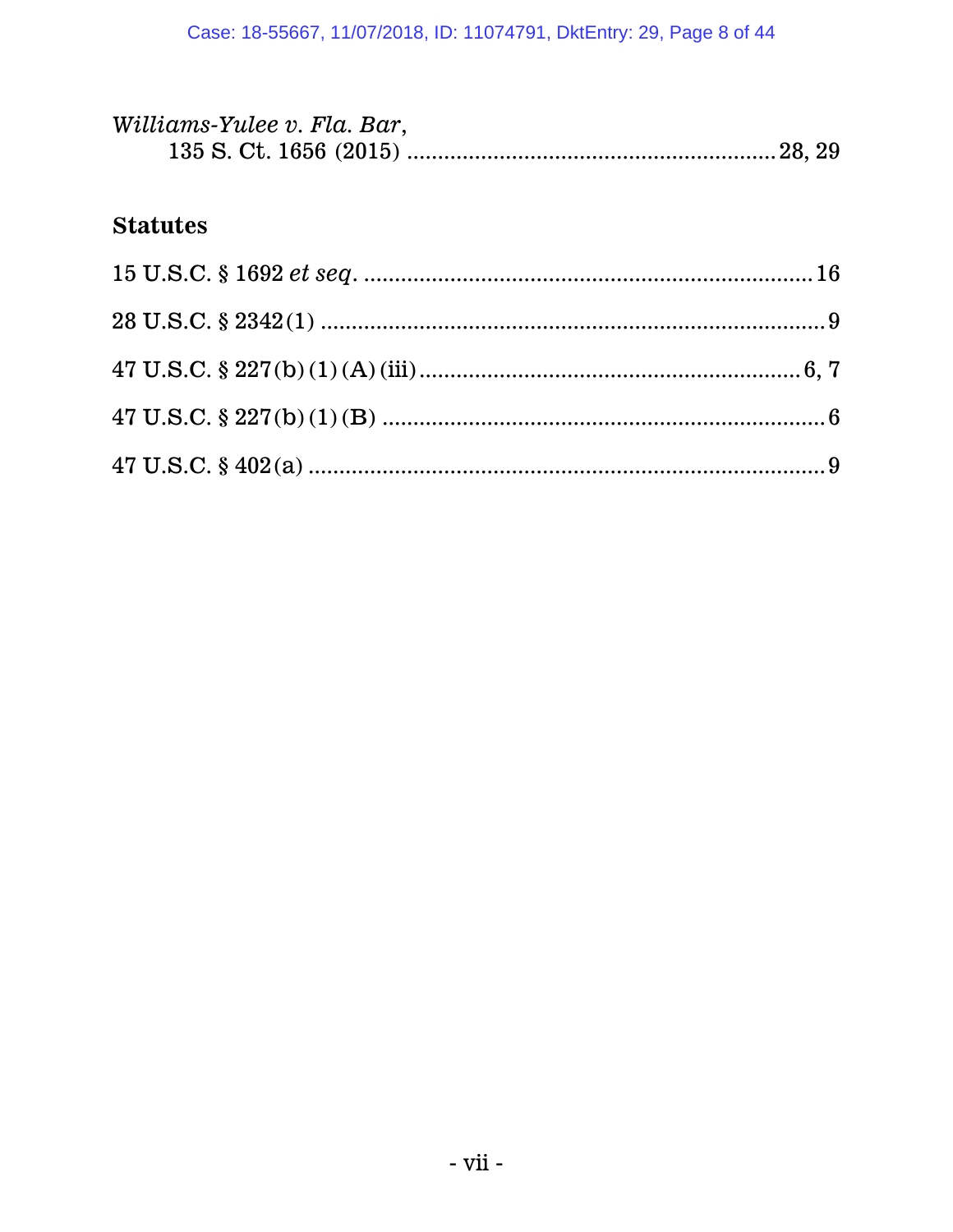#### **INTEREST OF AMICUS CURIAE<sup>1</sup>**

Amicus curiae Public Citizen, Inc., is a nonprofit consumer advocacy organization that appears on behalf of its nationwide members and supporters before Congress, administrative agencies, and courts on a wide range of issues. Public Citizen has long supported the interest of consumers in being free from the unwanted intrusions of telemarketers who use devices such as autodialers and recorded messages to besiege consumers on their cell phones and home phones. In addition, Public Citizen has long been involved in First Amendment cases, particularly those involving the development of commercial-speech doctrine. Public Citizen has become increasingly concerned that commercial actors are invoking the First Amendment to support claims that legitimate regulations of their business practices are contentbased speech restrictions subject to strict scrutiny, and it has filed

 $\overline{a}$ 

 $<sup>1</sup>$  All parties have consented to the filing of this brief. The brief</sup> was not authored in whole or part by counsel for a party; no party or counsel for a party contributed money that was intended to fund this brief's preparation or submission; and no person other than the amicus curiae, its members, or its counsel contributed money intended to fund the brief's preparation or submission.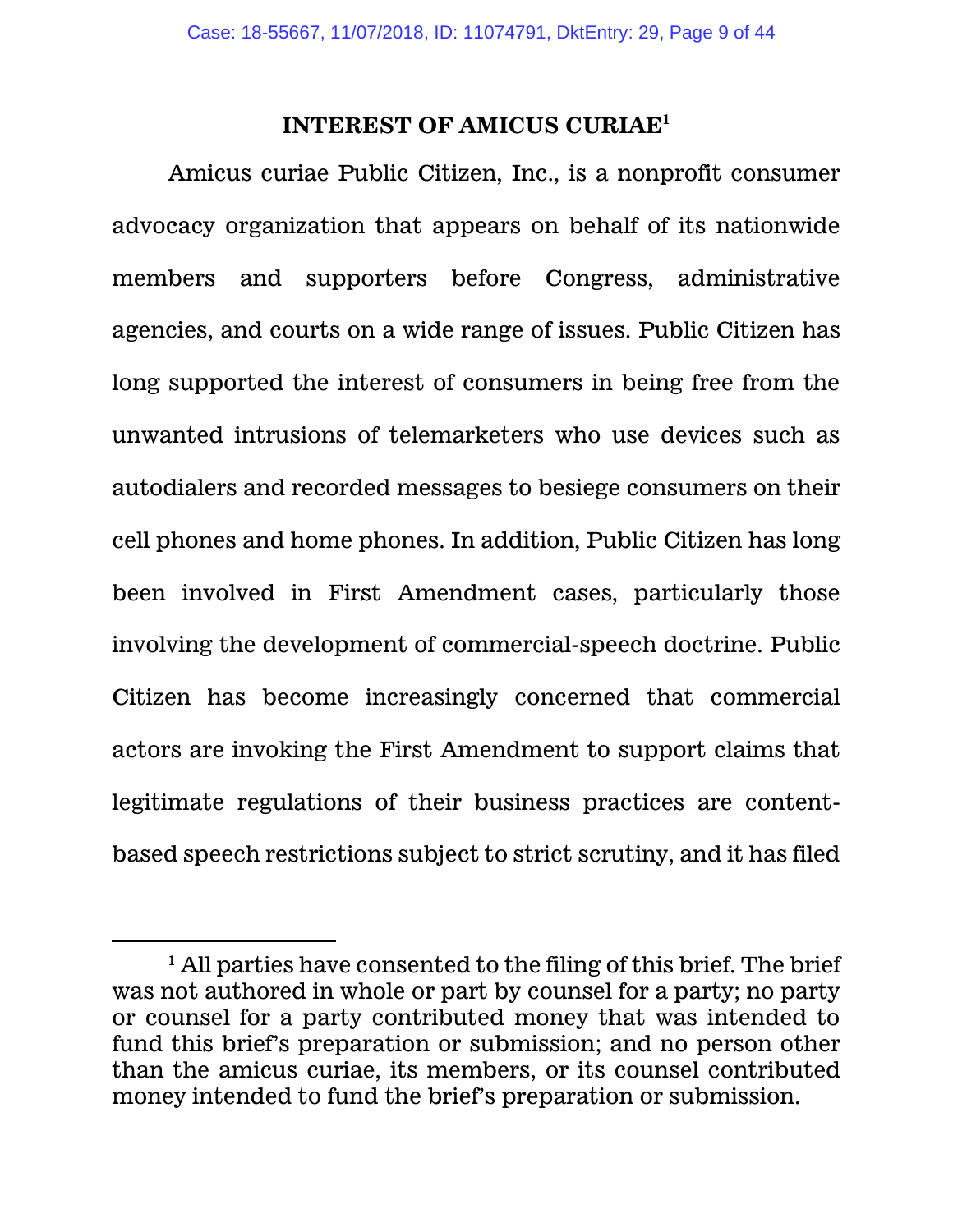numerous amicus curiae briefs in the Supreme Court, this Court, and other courts contesting such assertions. This case presents another manifestation of the same phenomenon, threatening a highly significant consumer protection statute. Public Citizen therefore submits this brief to assist this Court in determining whether to turn away from its own case law and take the unprecedented step of holding that the Telephone Consumer Protection Act (TCPA) violates the First Amendment.

#### **INTRODUCTION AND SUMMARY OF ARGUMENT**

As this Court has recognized, "[u]nsolicited telemarketing phone calls or text messages, by their nature, invade the privacy and disturb the solitude of their recipients." *Van Patten v. Vertical Fitness Grp., LLC*, 847 F.3d 1037, 1043 (9th Cir. 2017). Congress enacted the TCPA to restrict such practices based on its "specific findings that 'unrestricted telemarketing can be an intrusive invasion of privacy' and [is] a 'nuisance.'" *Id*.; *accord Mims v. Arrow Fin. Serv., Inc.*, 565 U.S. 368, 372 (2012). In the TCPA, "Congress identified unsolicited contact as a concrete harm, and gave consumers a means to redress this harm." *Van Patten*, 847

- 2 -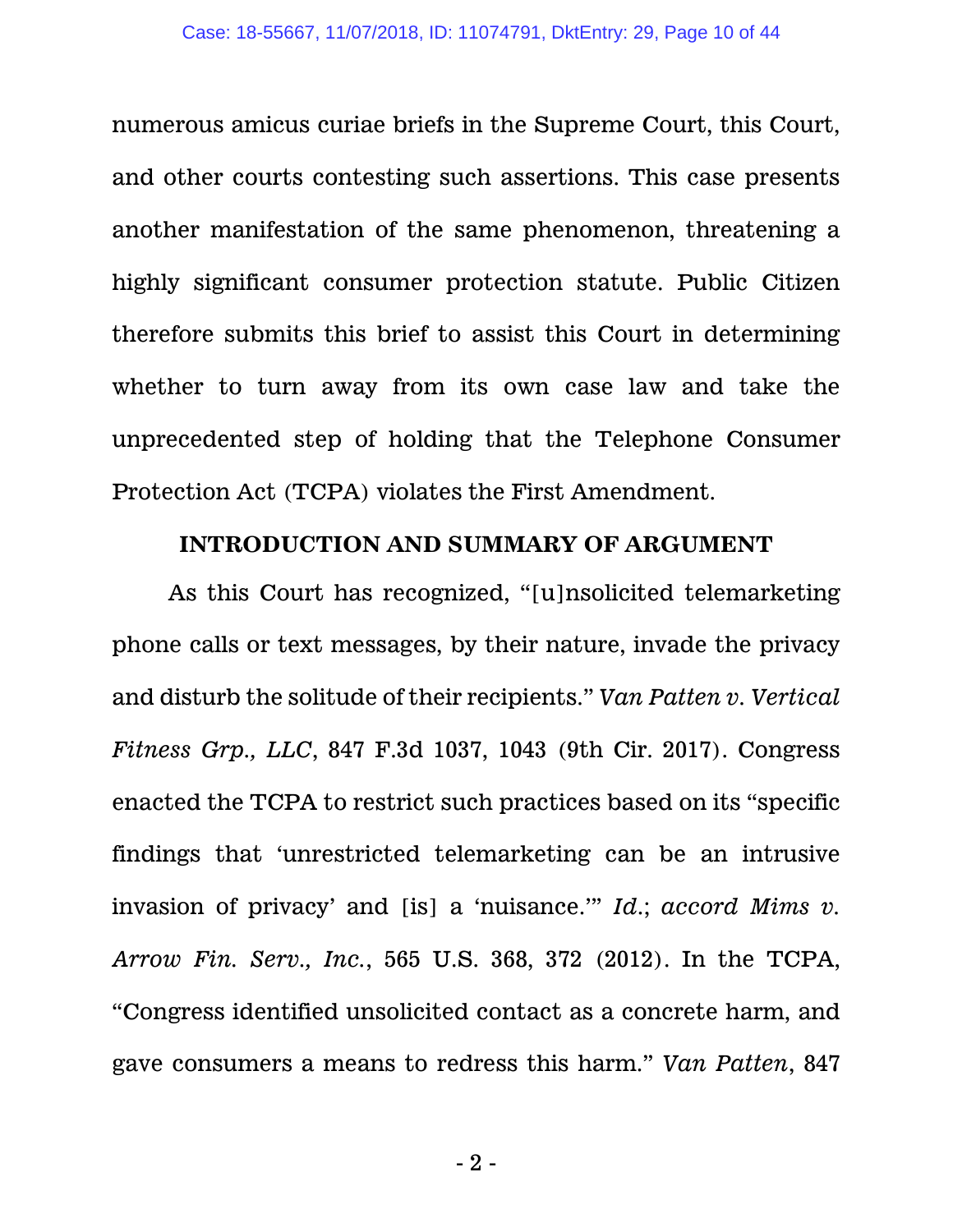F.3d at 1043. The statute thus "establishes the substantive right to be free from certain types of phone calls and texts absent consumer consent." *Id*.

This Court has upheld the TCPA against First Amendment challenges twice, first in *Moser v. FCC*, 46 F.3d 970 (9th Cir. 1995), and then in *Gomez v. Campbell-Ewald Co.*, 768 F.3d 871, 876 (9th Cir. 2014), *aff'd on other grounds*, 136 S. Ct. 663 (2016). In this case, defendants-appellants Charter Communications and Spectrum Management Holding Co. (Spectrum), again attempt to mount a First Amendment challenge to the TCPA's prohibition on unconsented-to, autodialed calls to cell phones. Spectrum's principal submission is that an amendment to the TCPA postdating this Court's decision in *Gomez* transformed the TCPA from the valid, content-neutral time, place, or manner regulation this Court held it to be in *Moser* and *Gomez* into a content- and speaker-based prohibition aimed, not at protecting consumers against the serious privacy harms identified by Congress and recognized by this Court, but at suppressing messages disapproved of by the government.

- 3 -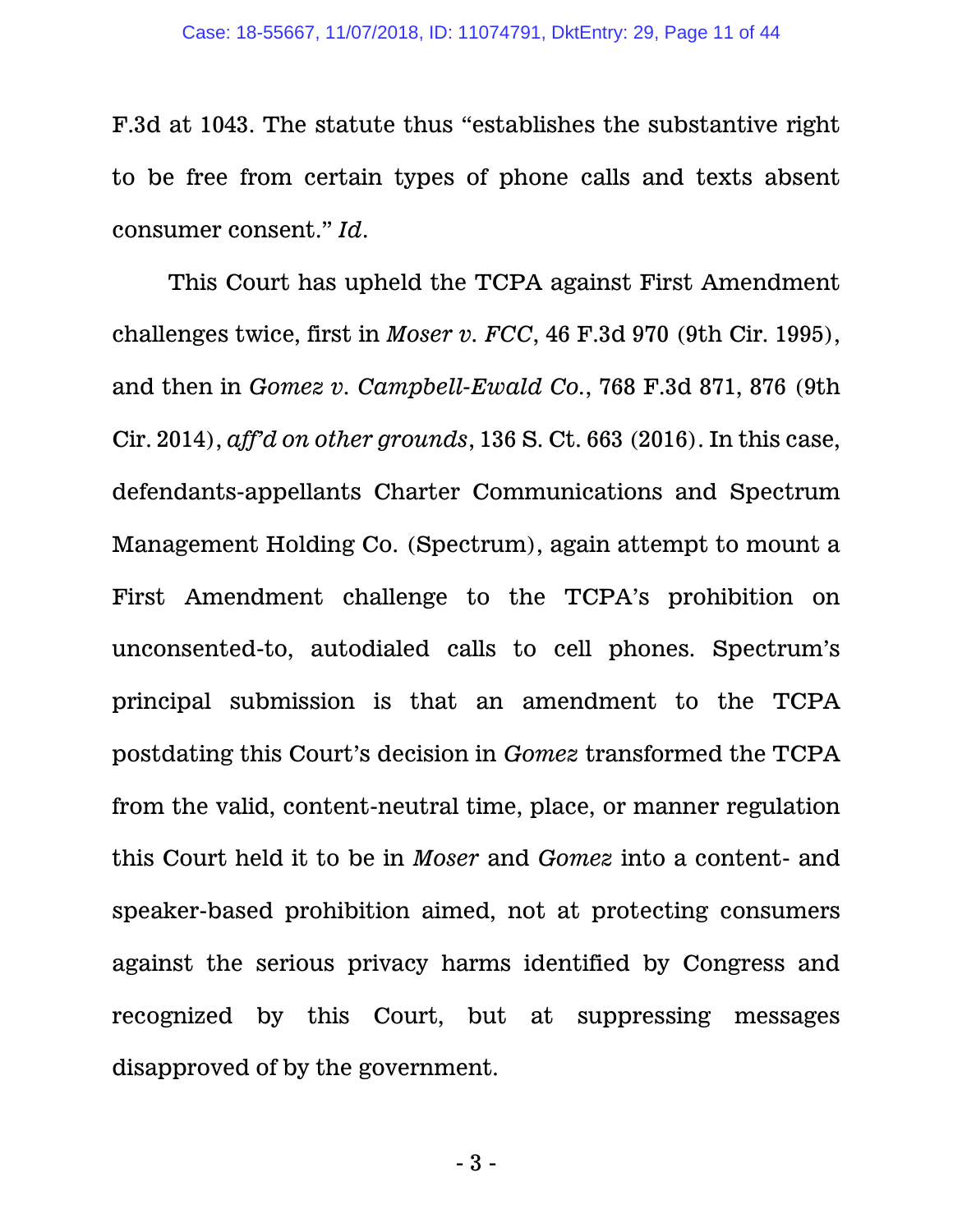Spectrum's implausible assertion fails on numerous grounds. The features of the statute on which Spectrum relies do not make the TCPA content- and speaker-based. Indeed, if Spectrum's arguments were correct, *Moser* and *Gomez* would have been decided the other way, because the statute already had features functionally identical to those on which Spectrum relies. Far from being consistent with this Court's precedents, Spectrum's argument is a frontal assault on them.

Spectrum's argument also rests on denigration of the importance of the compelling interest in personal privacy served by the TCPA and on a fundamental mischaracterization of that interest. Contrary to Spectrum's assertion, the interest served by the TCPA is not shielding consumers from particular disfavored messages, but on preventing the harm of intrusions into their homes, or their pockets, to which they did not consent. The TCPA, notwithstanding its exceptions, is directly and narrowly tailored to serve that interest by prohibiting the countless intrusions that would take place absent the law.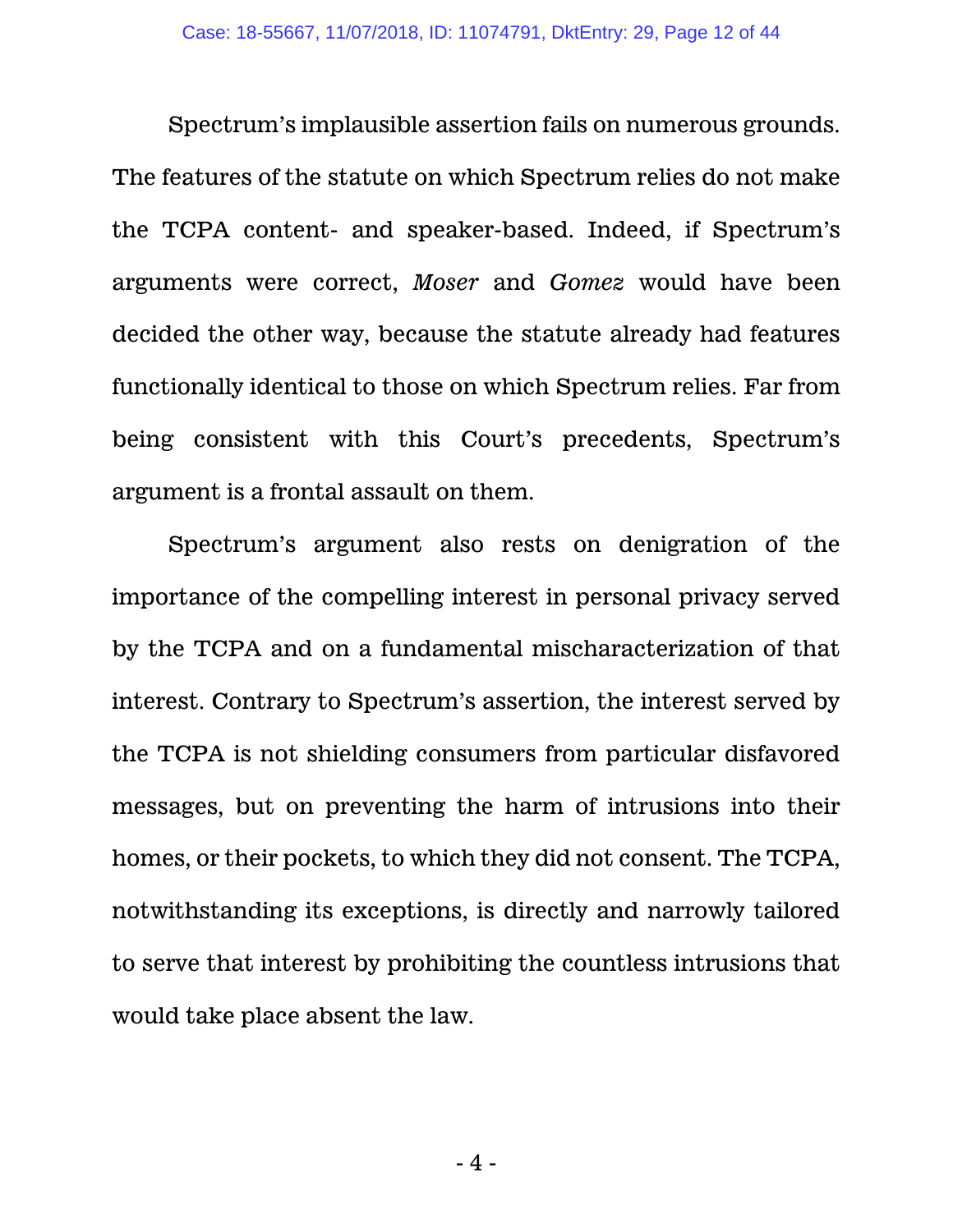In any event, Spectrum's characterization of the statute as content-based, even if correct, would not render application of the TCPA to commercial speech of the type engaged in by Spectrum subject to the strict scrutiny Spectrum advocates. Because its own commercial-speech activities can legitimately be subjected to content-based restrictions that serve substantial government interests, Spectrum seeks to assert the rights of others engaged in fully protected speech to demonstrate the facial unconstitutionality of the statute. But because the statute's "plainly legitimate sweep," *Americans for Prosperity Found. v. Becerra*, 903 F.3d 1000, 1020 (9th Cir. 2018), is overwhelming in comparison to any claimed unconstitutional applications to fully protected speech, Spectrum cannot succeed in invoking the facial overbreadth doctrine on which it necessarily relies.

In sum, as Judge Easterbrook recently observed, this Court's decisions in *Gomez* and *Moser* have not been made "obsolete." *Patriotic Veterans, Inc. v. Zoeller*, 845 F.3d 303, 304 (7th Cir. 2017). This Court should adhere to its holdings in those cases and reject

- 5 -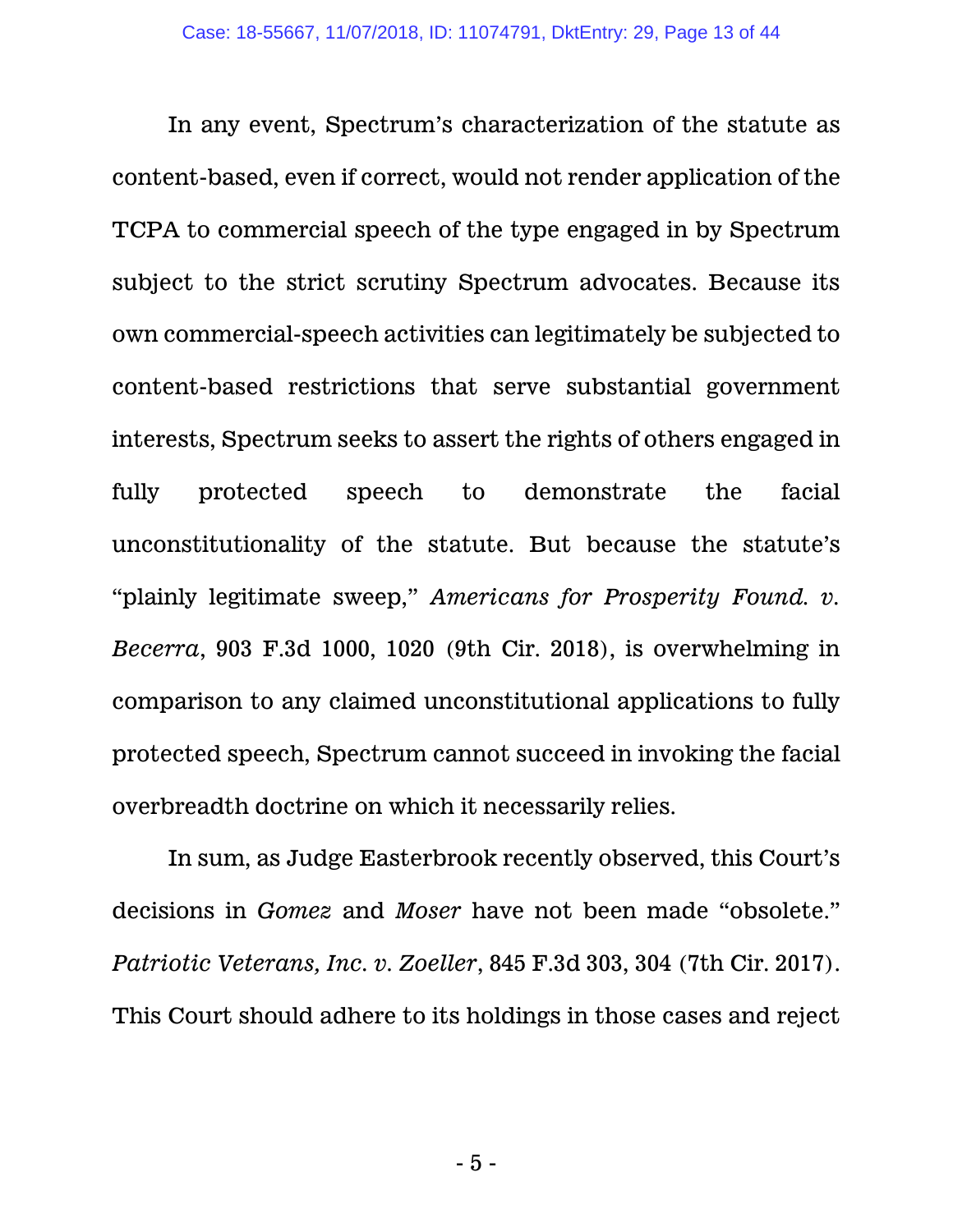Spectrum's First Amendment attack on an important consumerprotection statute.

### **ARGUMENT**

## **I. The TCPA is not content-based.**

 $\overline{a}$ 

## **A. Spectrum's arguments fail to distinguish Moser and Gomez.**

The provision of the TCPA at issue here does not limit the messages that may be conveyed to consumers. Rather, it regulates conduct by limiting the *manner* in which telemarketers can convey their messages, by prohibiting the use of autodialers and prerecorded messages in calls to cell phones without the called party's consent. 47 U.S.C.  $\S 227(b)(1)(A)(iii).$ <sup>2</sup> Spectrum acknowledges that this Court held the TCPA to be a valid time, place, or manner restriction in both *Moser* and *Gomez*, but argues that this Court should now disregard those precedents because the statute became content- and speaker-based (and hence subject to strict scrutiny) as a result of a 2015 amendment

<sup>2</sup> Spectrum's arguments that the statute is content- and speaker-based would apply equally to the statute's similar prohibition on calls to residential phones using artificial or prerecorded voices.  $47 \text{ U.S.C.}$   $\S 227(b)(1)(B)$ .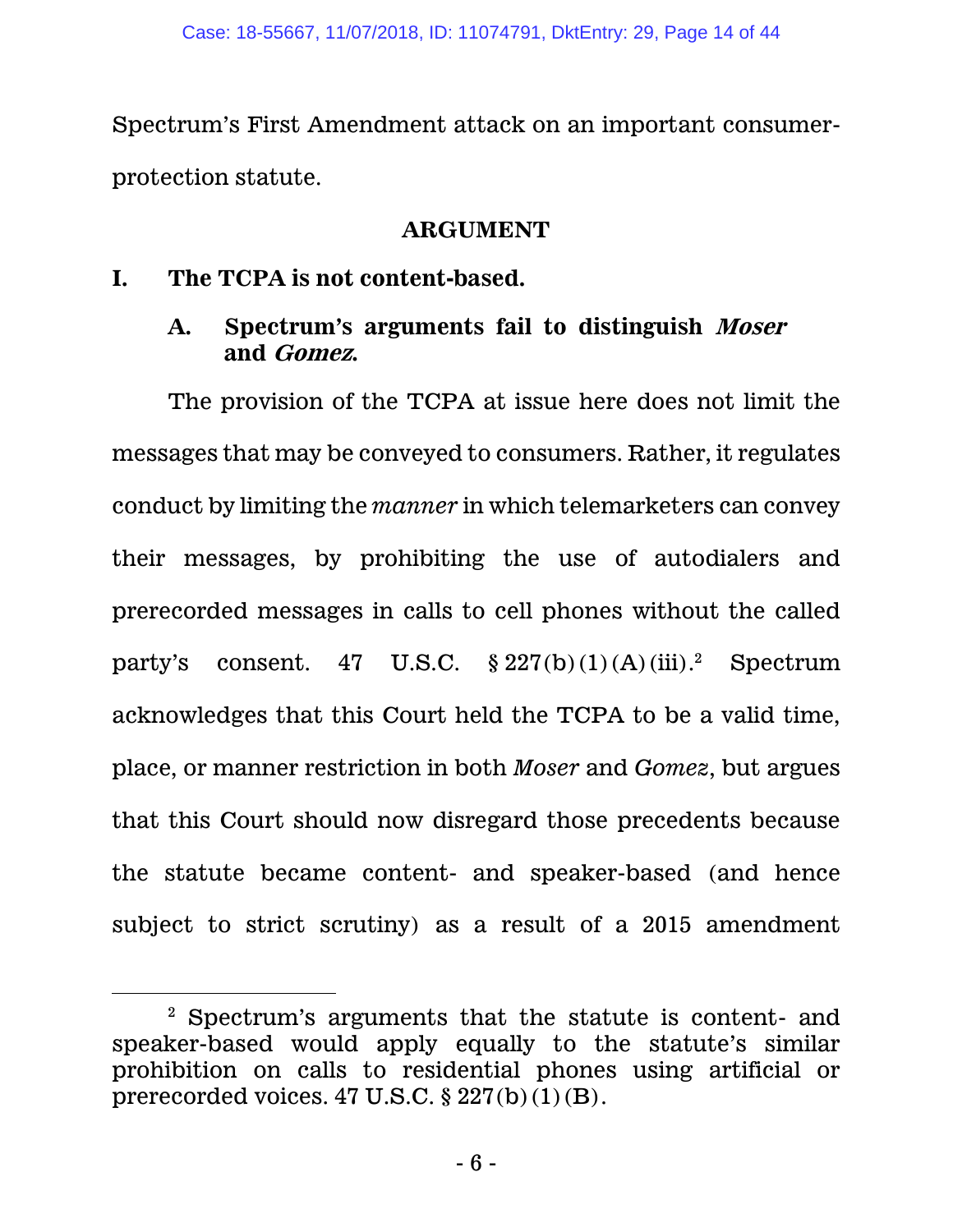exempting calls made for the purposes of "collect[ing] debt[s] owed to or guaranteed by the United States." 47 U.S.C. § 227(b)(1)(A)(iii). Spectrum also relies on the FCC's promulgation of regulations providing additional exemptions to the Act, as well as on the Act's inapplicability to calls made by governmental entities, *see Campbell-Ewald v. Gomez*, 136 S. Ct. 663, 672 (2016), as further indications that it is content- and speaker-based.

As an initial matter, none of these arguments distinguishes this Court's precedents in *Moser* and *Gomez*. If, as Spectrum argues, the Act's exemption of calls for government-backed-debtcollection purposes renders it content-based, its exemption for calls made for emergency purposes—which has existed from the statute's inception—should have the same effect. Yet in *Moser,* this Court held it to be content-neutral, despite expressly recognizing that the statute exempts emergency communications. *See* 46 F.3d at 972, 973. Spectrum makes no attempt to explain how the debt-collection exemption transforms the statute into a content-based regulation when the emergency exemption—which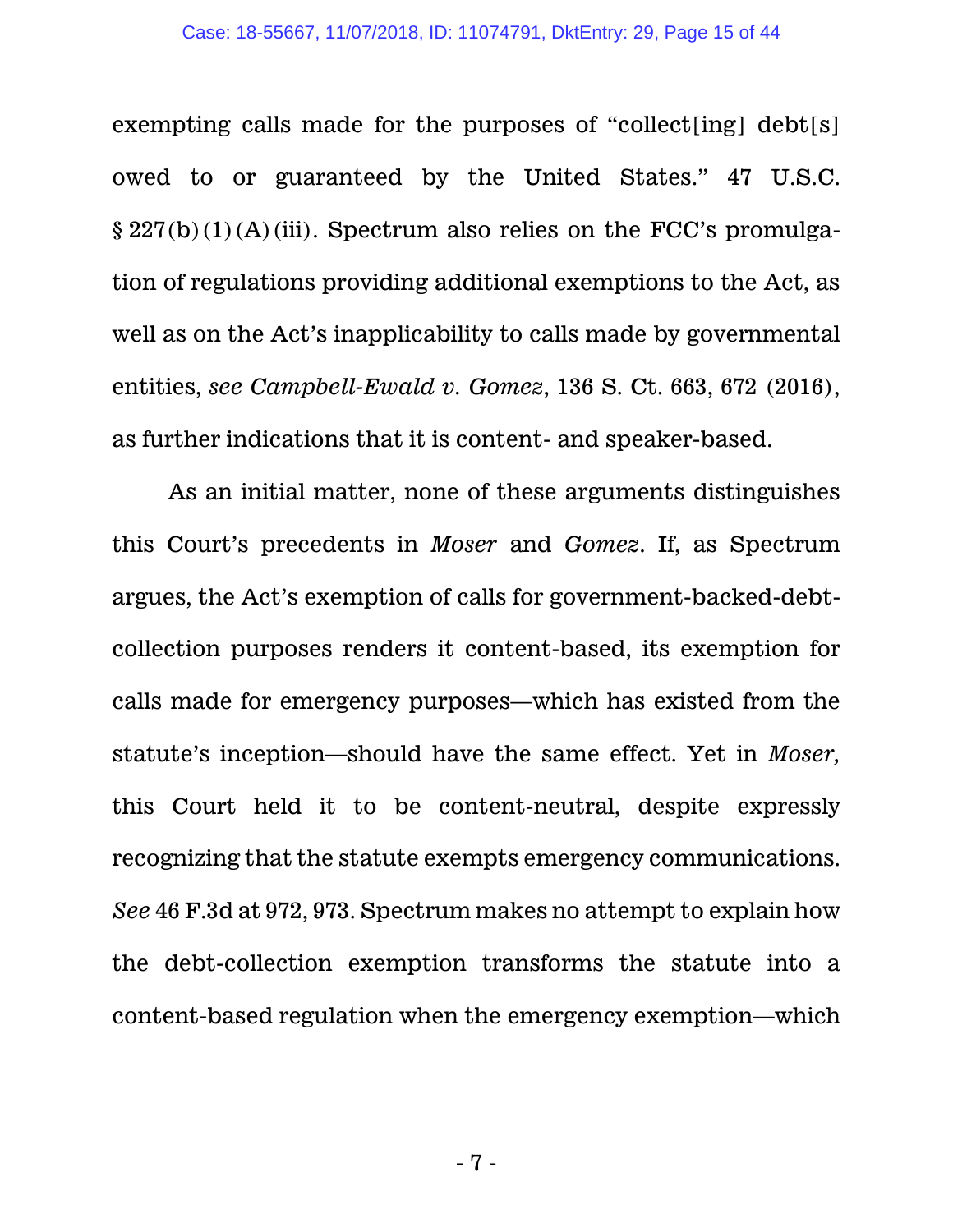Spectrum does not mention except in quoting the statute, Spectrum Br. 6—did not.

Likewise, even while asserting that the Court must consider *regulatory* exemptions in a *facial challenge* to the statute, *see id*. 21–22, Spectrum fails to acknowledge that this Court rejected precisely that argument in *Moser*. Specifically, Spectrum's argument that the Act's language authorizing exemptions makes it content-based on its face, *see id*. at 21, fails to distinguish *Moser*, both because that authority also existed when *Moser* was decided, and because Spectrum's argument does not account for the Court's express statement that that "permissive" language did not affect the statute's facial constitutionality. *See Moser*, 46 F.3d at 973.

As for Spectrum's assertion that the Court should consider the FCC's various exercises of its authority to create exemptions, *Moser* also rejected that argument. When *Moser* was decided, the FCC had already exempted certain noncommercial calls from the TCPA, but this Court declined to consider that regulatory exemption as an indication that the statute was not content-

- 8 -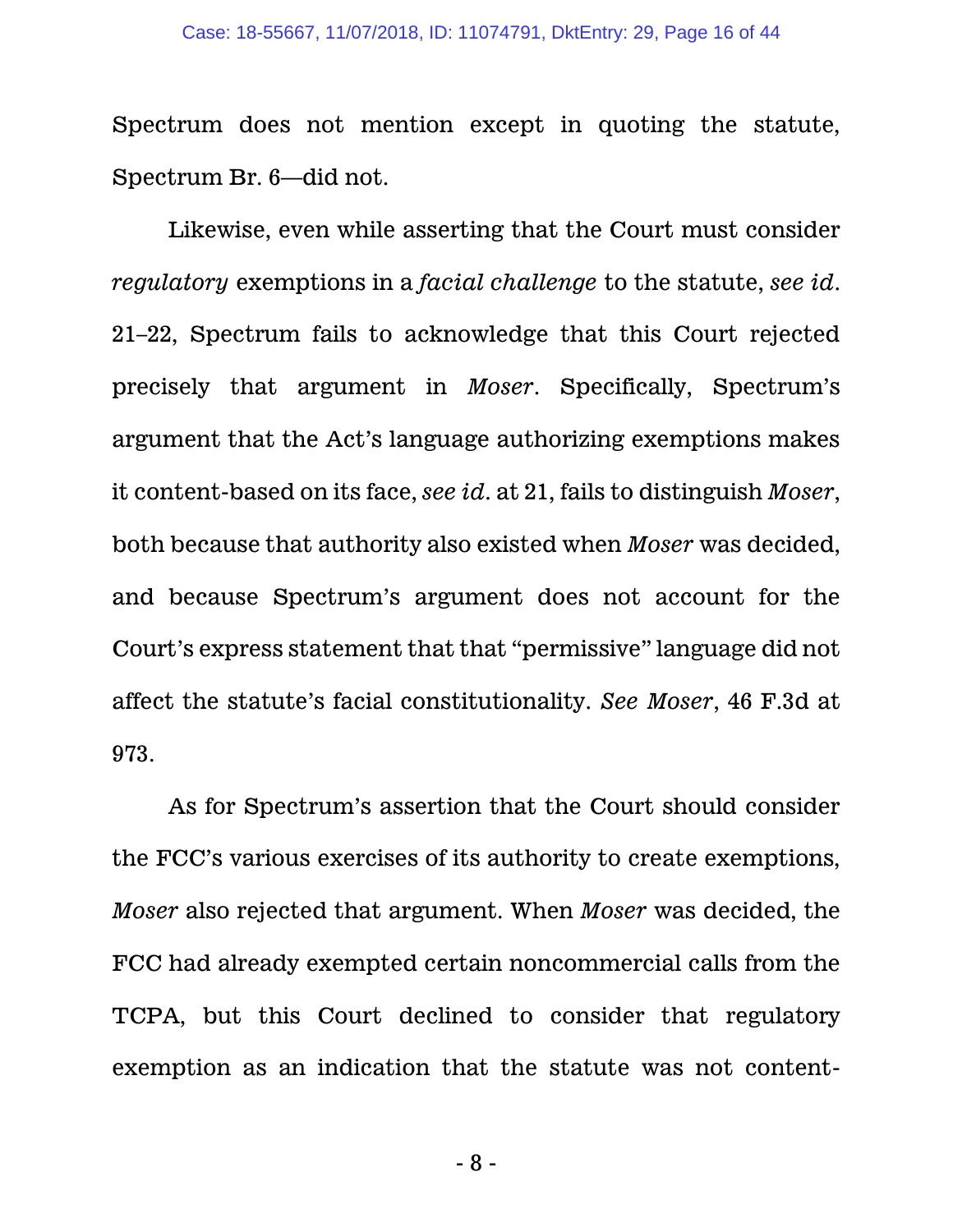neutral, *see id*. at 973, and indeed held that it lacked jurisdiction to do so, as challenges to the constitutionality of the implementing regulations were "outside the jurisdiction of the district court," *id*. *Moser*'s holding reflects not only the Hobbs Act's jurisdictional limits on challenges to the validity of the FCC's implementing regulations, *see* 28 U.S.C. § 2342(1); 47 U.S.C. § 402(a), but also the more general principle that a court considering a facial challenge should not "invalidate a statute that is constitutional as written when only its implementation is [allegedly] defective," *Hoye v. City of Oakland*, 653 F.3d 835, 848 (9th Cir. 2011).

To the extent that the statute is inapplicable to governmental entities, that limitation also distinguishes neither *Moser* nor *Gomez*. The TCPA's applicability only to "persons," and the limitations on that statutory term, have existed since the Act's inception. Moreover, the Act's inapplicability to the federal government and its agencies was specifically called to this Court's attention in *Gomez* as the basis for the claim of "derivative" immunity that this Court, and the Supreme Court, rejected. *See Gomez*, 768 F.3d at 879–82; *Campbell-Ewald*, 136 S. Ct. at 672 ("The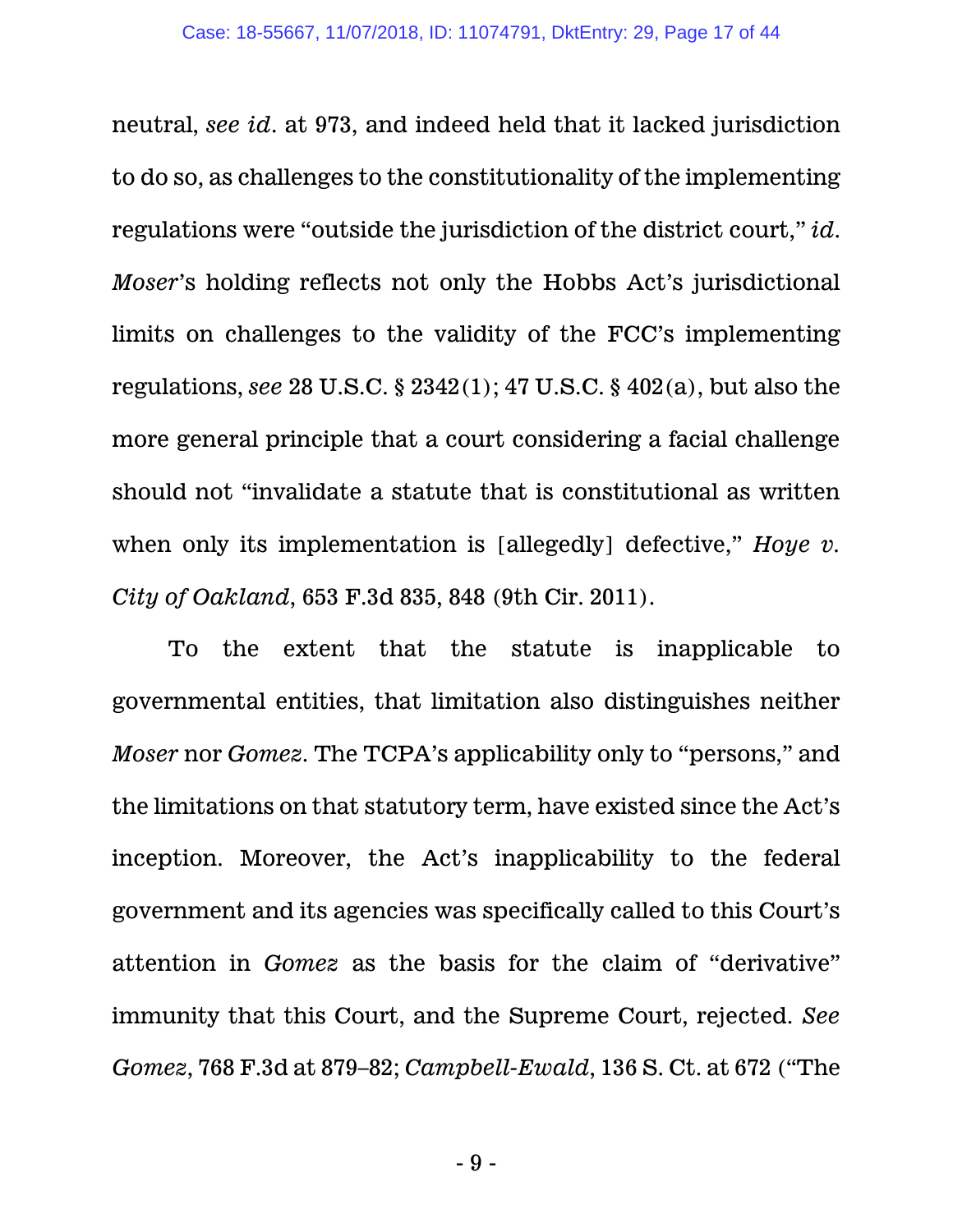United States and its agencies, it is undisputed, are not subject to the TCPA's prohibitions because no statute lifts their immunity."); *Gomez v. Campbell-Ewald Co.*, 2013 WL 655237, at \*4 (C.D. Cal. Feb. 22, 2013) ("[T]he Navy cannot be sued for violation of the TCPA."). Spectrum has made no effort to explain how its argument that the TCPA's exclusion of liability for government entities justifies this Court in disregarding its precedents upholding the statute as a neutral time, place, or manner restriction in the face of that identical circumstance.

# **B. The exemption for collection of governmentbacked debt does not make the TCPA contentbased.**

Even leaving *Moser* and *Gomez* aside, Spectrum's attempt to portray the TCPA as pervasively content-based because of the exemption for calls to collect government debt fails. Contrary to Spectrum's assertions, the TCPA's strictures are not applicable only to "speakers of disfavored messages," Spectrum Br. 1, nor do they "appl[y] to particular speech because of the topic discussed or the idea or message expressed," *Reed v. Town of Gilbert*, 135 S. Ct. 2218, 2227–28 (2015). Nor is "the subject matter of the call …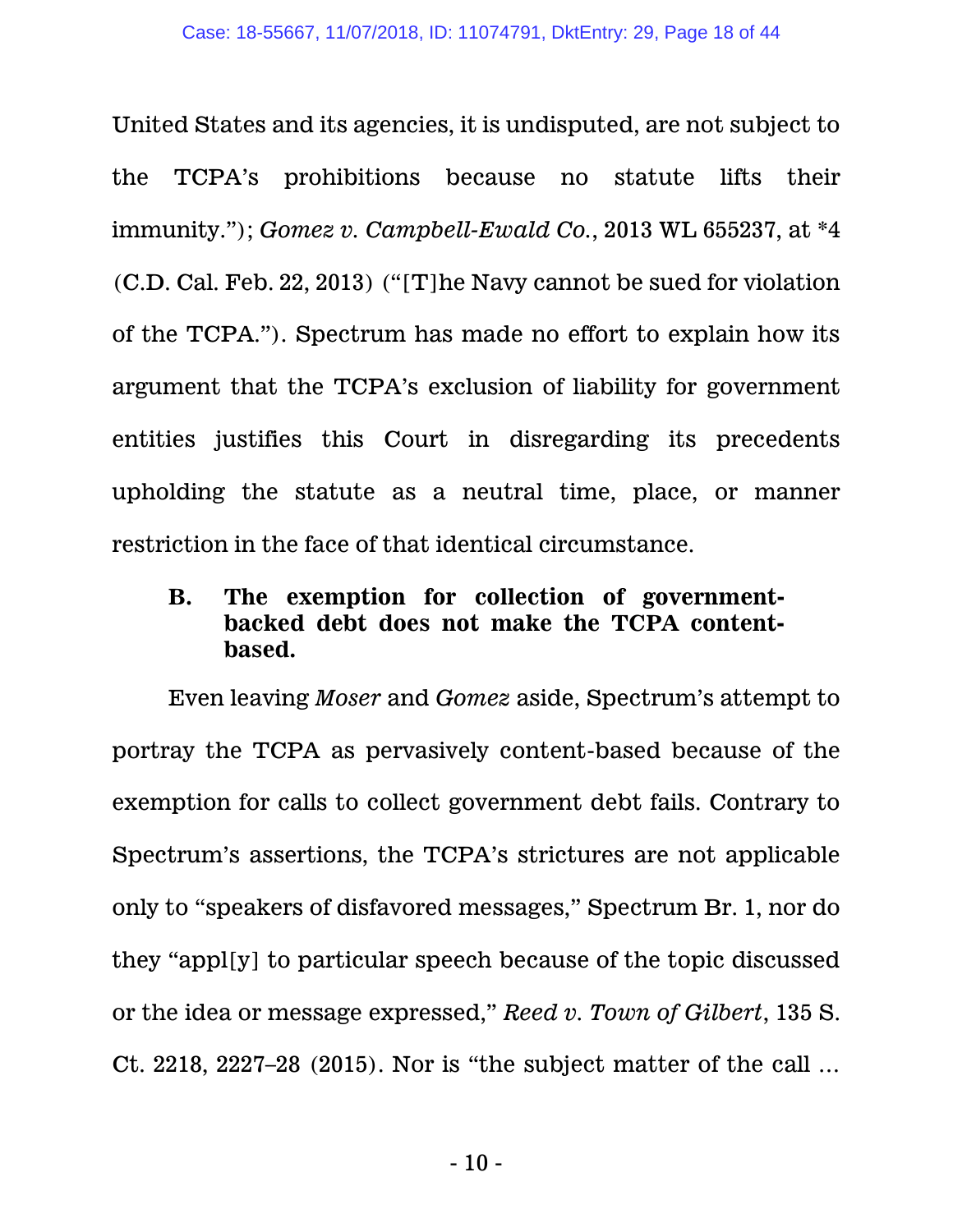the only basis for determining whether the statutory restrictions apply," as Spectrum asserts. Spectrum Br. 16. Rather, the applicability of the statute depends in the first instance on the manner of contacting the called party (through an autodialer and/or a recorded message) and the presence or absence of consent, regardless of the idea the caller wishes to convey. And the determination whether the exemption for debt-collection calls applies rests on the function of the call in connection with a debtor-creditor relationship between the called party and the federal government, not on the content of its message. As the Seventh Circuit has held, such a statute does not disfavor any particular type of speech and, in that way, "entail[] content discrimination"; rather, it disfavors "robocalls" without consent. *Patriotic Veterans*, 845 F.3d at 305.

Spectrum is also wrong that determining whether the debtcollection exception applies necessarily requires a court to examine a message's content. Spectrum Br. 16–17. Here, for example, Spectrum does not claim to have authority to collect debt owed to or guaranteed by the federal government, to have

- 11 -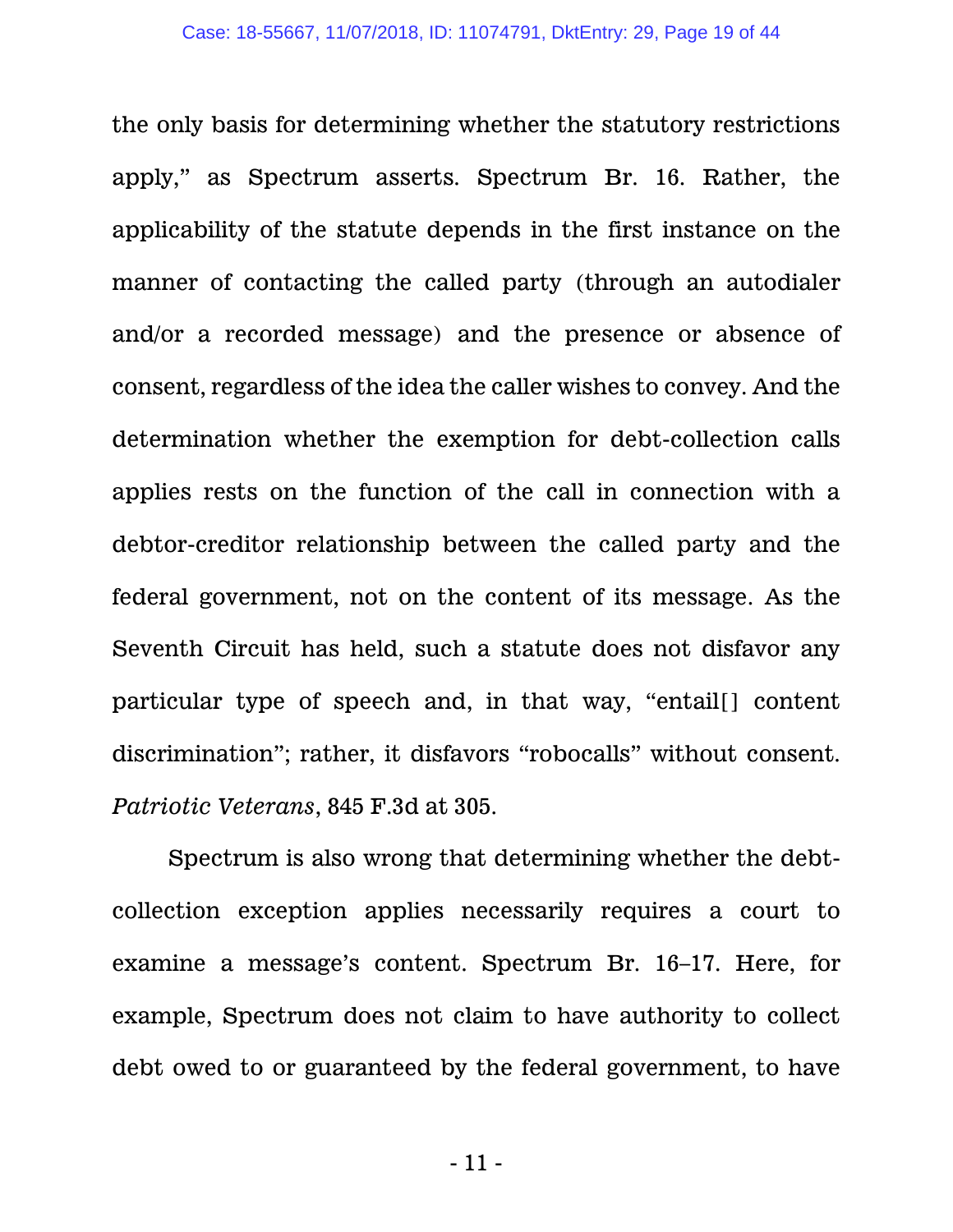been engaged in that activity when it sent its messages, or to have targeted its messages at persons owing such debt. No examination of Spectrum's message, therefore, is necessary to determine that it could not qualify for the exemption, and the same is true of the vast bulk of telemarketing messages. Only persons engaged in the activity of collecting debts owed to the federal government, and sending messages to persons who owe such debts, are even potentially eligible for the exemption. A message whose sender and recipient lack those characteristics—which are not dependent on the ideas expressed in the message—falls outside the exemption without regard to any examination of the content of the message.

In any event, that examination of a message's content may in some cases be useful, or even necessary, to determining the applicability of the statutory exemption does not by itself make the exemption content-based. In particular, where a statute applies to or exempts conduct carried out for a particular purpose (here, the use of an autodialer or recorded message for the purpose of collecting debts owed to or guaranteed by the federal

- 12 -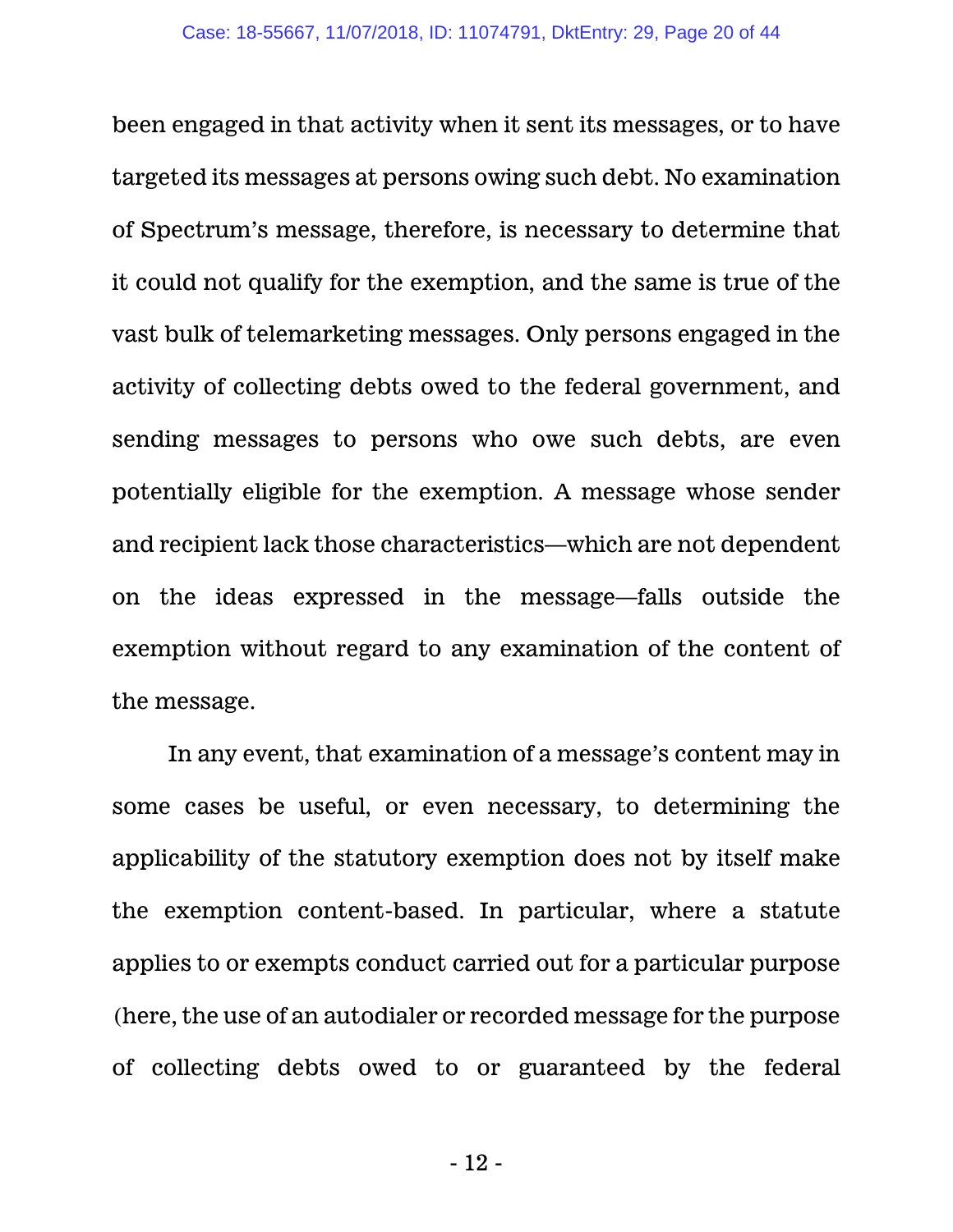government), the possibility that the actor's speech may be examined to determine the purpose of the conduct does not render the statute content-based. For example, in *Recycle for Change v. City of Oakland*, 856 F.3d 666 (9th Cir.), *cert. denied*, 138 S. Ct. 557 (2017), this Court held that a municipal ordinance prohibiting unattended donation collection boxes (UDCBs) that accepted items for the purpose of distribution, resale, or recycling was not content-based, even though an enforcement officer would have to examine messages associated with a box to determine the purpose for which it collected items. As the Court explicitly stated, "that an officer must inspect a UDCB's message to determine whether it is subject to the Ordinance does not render the Ordinance *per se* content based." *Id*. at 670.

*Recycle for Change* rejected any suggestion that its holding was in tension with *Reed*, *see id*. at 671 n.2. and noted that it was strongly supported by Supreme Court's holding in *Hill v. Colorado*, 530 U.S. 703 (2000). There, the Supreme Court held that a law prohibiting approaching persons near the entrance of health care facilities "for the purpose of … engaging in oral protest,

- 13 -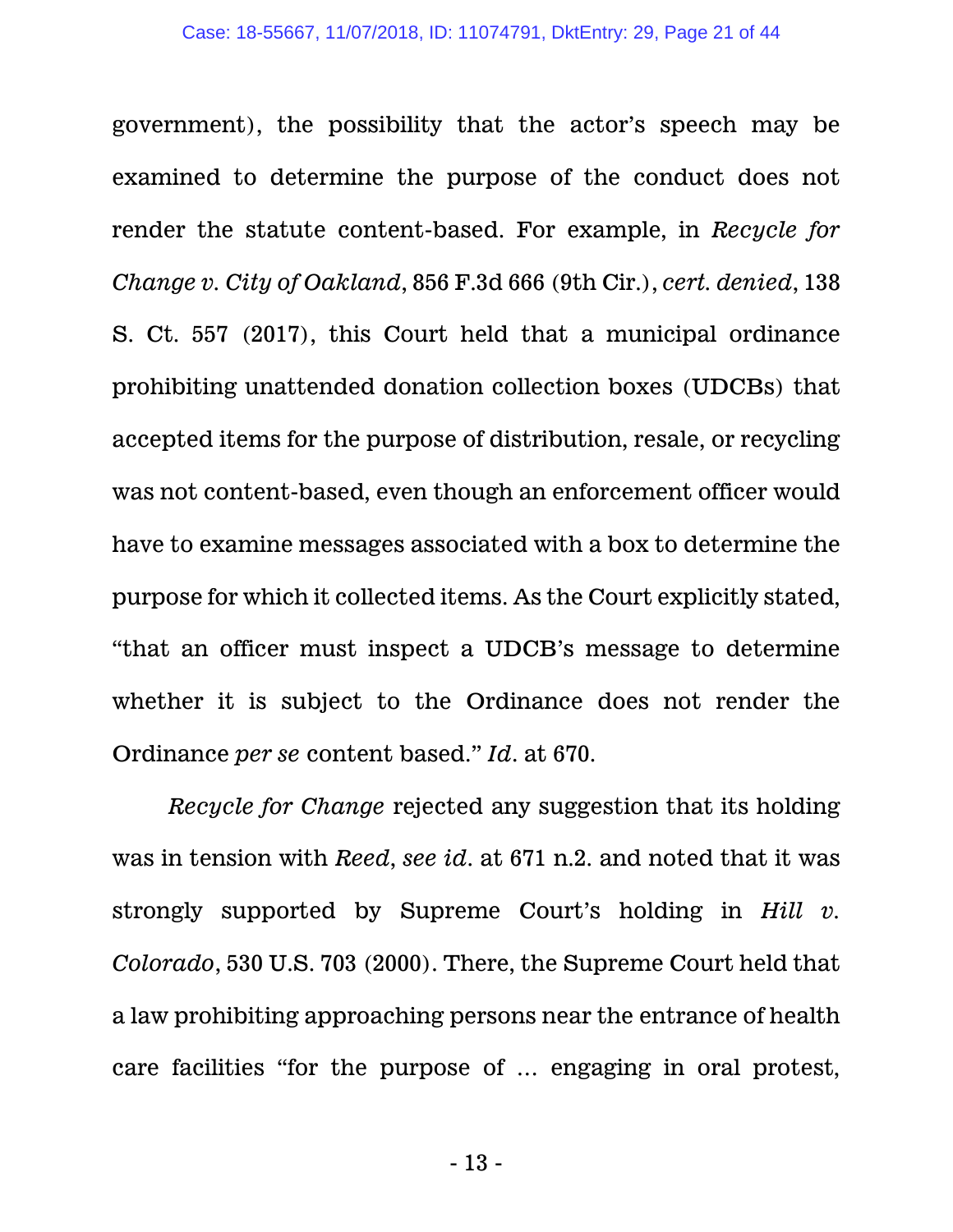education, or counseling with such other person" was a contentneutral time, place, or manner restriction notwithstanding that speech might be examined to determine whether the purpose of the approach fell within the law's proscription. *Hill* explained that "[i]t is common in the law to examine the content of a communication to determine the speaker's purpose" and that the Supreme Court has "never held, or suggested, that it is improper to look at the content of an oral or written statement in order to determine whether a rule of law applies to a course of conduct." *Id*. at 721. This Court applied the same principle in *Hoye v. City of Oakland*, *see* 653 F.3d at 844–47, and, subsequent to *Reed*, in *March v. Mills*, 867 F.3d 46, 60 (9th Cir. 2017).

At bottom, the TCPA remains content neutral because it neither "'target[s] speech based on its communicative content' [n]or 'applies to particular speech because of the topic discussed or the idea or message expressed.'" *Recycle for Change*, 856 F.3d at 670 (quoting *Reed*, 135 S. Ct. at 2226–27). Moreover, the TCPA is a law that can "be 'justified without reference to the content of the regulated speech,'" and was not "adopted by the government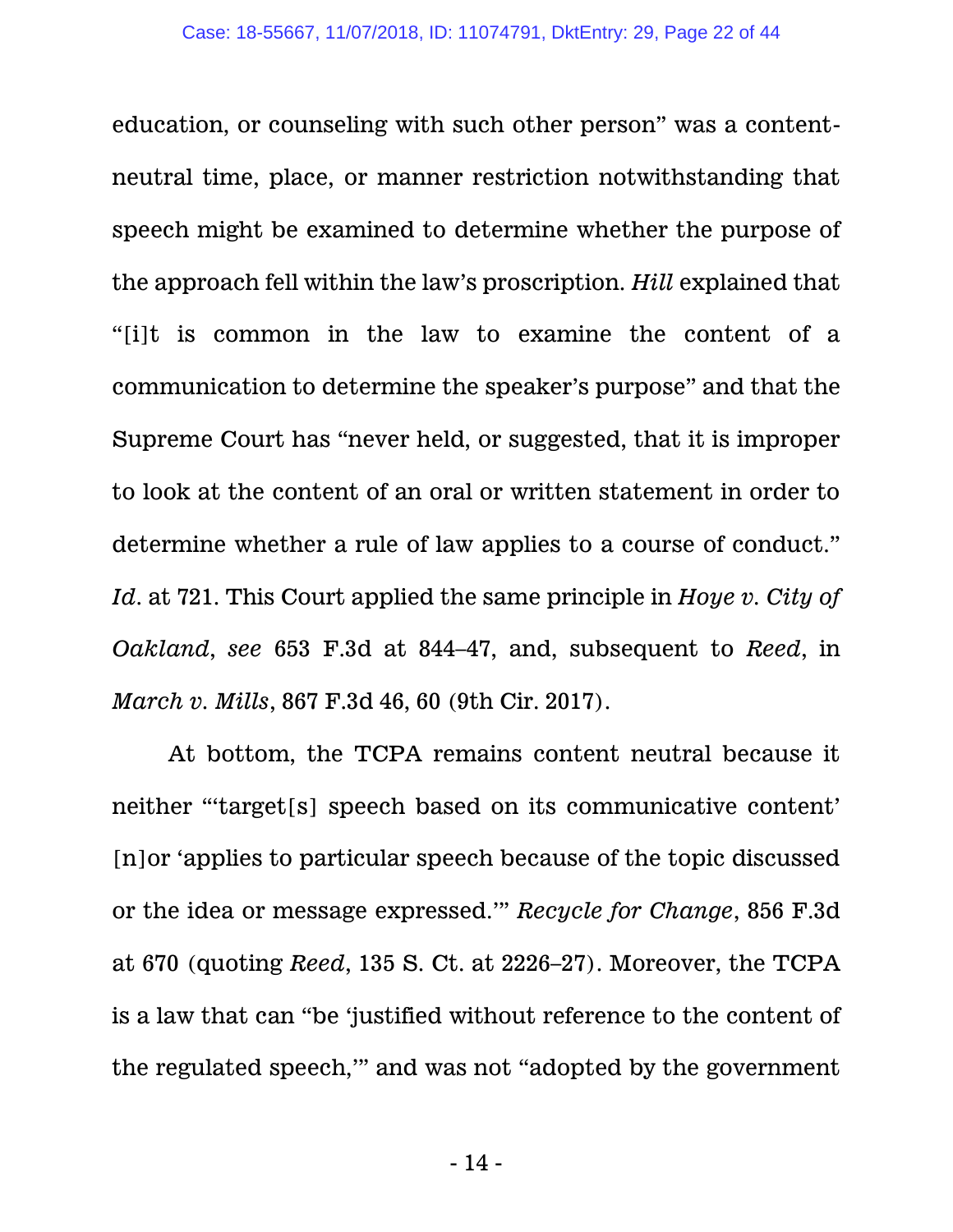'because of disagreement with the message [the speech] conveys.'" *Id*. (quoting *Reed*, 135. S. Ct. at 2227 (quoting *Ward v. Rock Against Racism*, 491 U.S. 781, 791 (1989)). The justifications for the Act rest on the impact of unwanted telemarketing calls on the privacy of recipients, regardless of their contents, and there is no reason to think that the TCPA was adopted based on agreement or disagreement with the particular messages callers using autodialers or recorded messages convey*. See March*, 867 F.3d at 61–63. Moreover, the debt-collection provision's "narrow exception" to the TCPA's proscription of autodialed calls "is a far cry from those regulations previously found by the Supreme Court to be content-based." *Jacobs v. Clark Cty. Sch. Dist.*, 526 F.3d 419, 433 (9th Cir. 2008) (holding a content-based exception to an otherwise content-neutral school uniform rule did not call strict scrutiny into play).

Spectrum goes so far as to suggest that the governmentbacked-debt-collection exemption is not only content-based, but also "discriminates among viewpoints, based on 'the opinion or perspective of the speaker.'" Spectrum Br. 16 n.5. That suggestion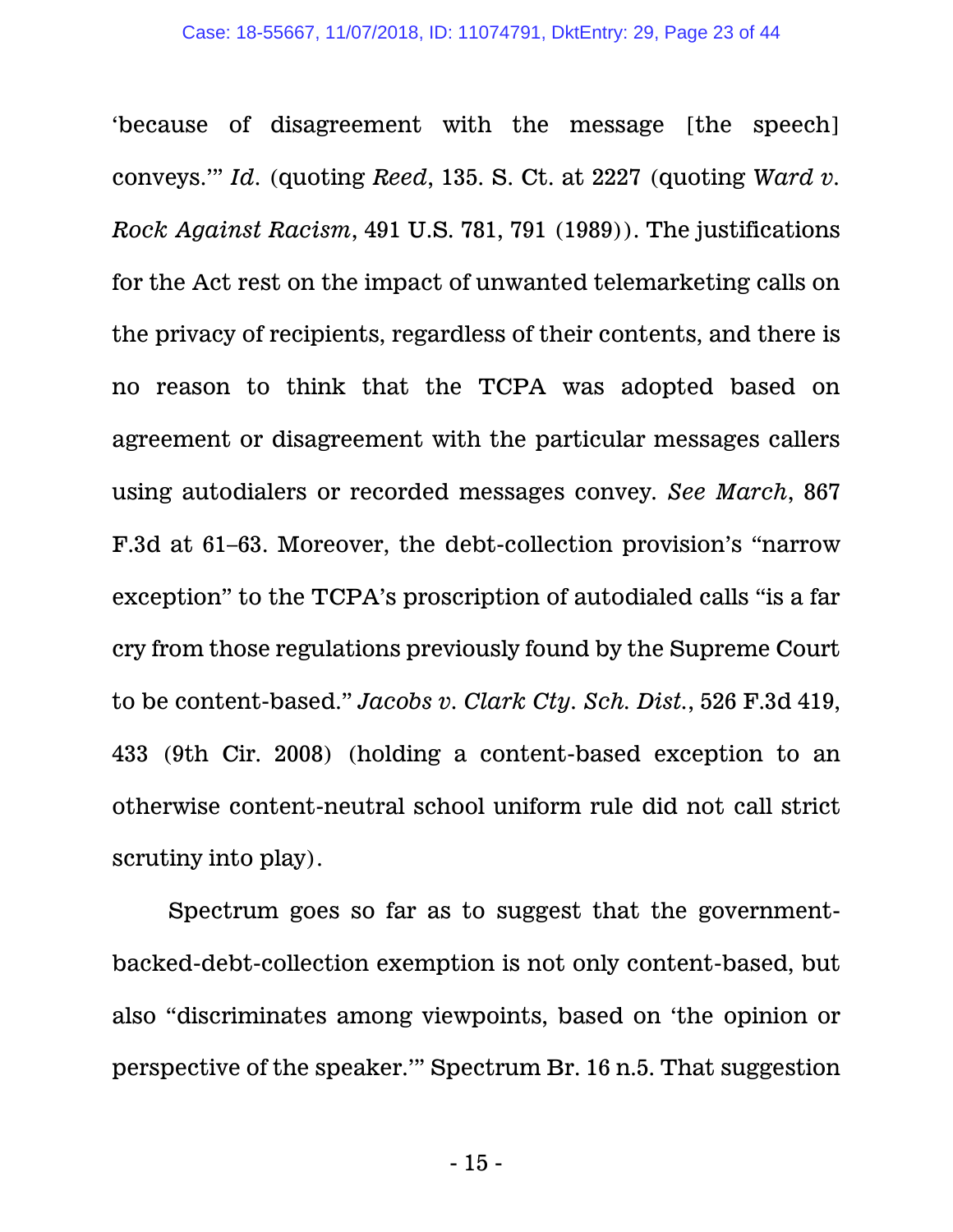is wholly unfounded. The argument rests on the assertion that because the government-backed-debt-collection exemption applies only to calls for the purpose of collecting debts, the statute discriminates against calls expressing other "viewpoints" about government-backed debt. *See id*. But debt collection is a regulable form of activity, not the expression of a "viewpoint" about debt. If Spectrum's argument were correct, the Fair Debt Collection Practices Act (FDCPA), 15 U.S.C. § 1692 *et seq*., which regulates the manner in which debt collectors may contact consumers in connection with attempts to collect a debt, would likewise be subject to strict scrutiny because it disfavors pro-debt-collection "viewpoints" as compared to other communications about debts, to which the FDCPA does not apply. In reality, the TCPA, like the FDCPA, does not seek to suppress or favor expressions of opinion about debt. Rather, the TCPA provides that a specific form of activity (collection of government-backed debt) may be carried out through particular conduct (the use of an autodialer to place a telephone call to a cell phone).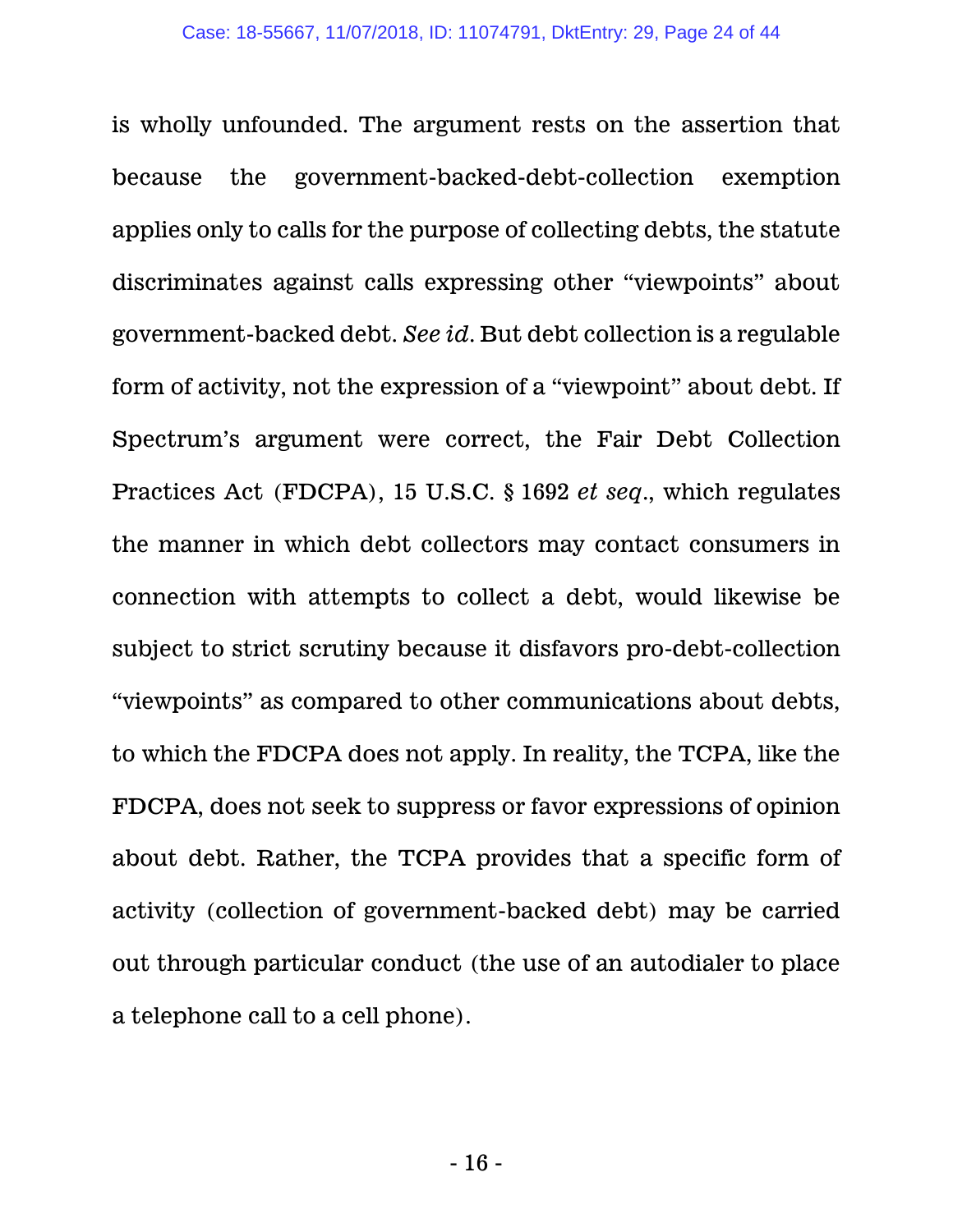In any event, Spectrum does not claim any desire to use autodialers to contact debtors and express opinions about government-backed debt, so the claimed discrimination has no effect on it. *See Patriotic Veterans*, 845 F.3d at 305 (holding that a provision permitting robocalls to employees only to inform them about work schedules did not harm a plaintiff who did not wish to make robocalls to its employees on matters other than work schedules). And Spectrum does not allege that any substantial number of persons wish to use autodialers to contact debtors to express "viewpoints" about government-backed debt. Thus, even if the claim of viewpoint discrimination had any reasonable basis, it would not render the statute substantially overbroad, and the tenuous claim that the statute would be unconstitutional if applied to prevent expression of conflicting "viewpoints" about debt can be left for an as-applied challenge should such a quixotic challenger appear. *See Broadrick v. Oklahoma*, 413 U.S. 601, 615– 16 (1973) (absent substantial overbreadth, First Amendment challenges to a statute should be made on an as-applied basis).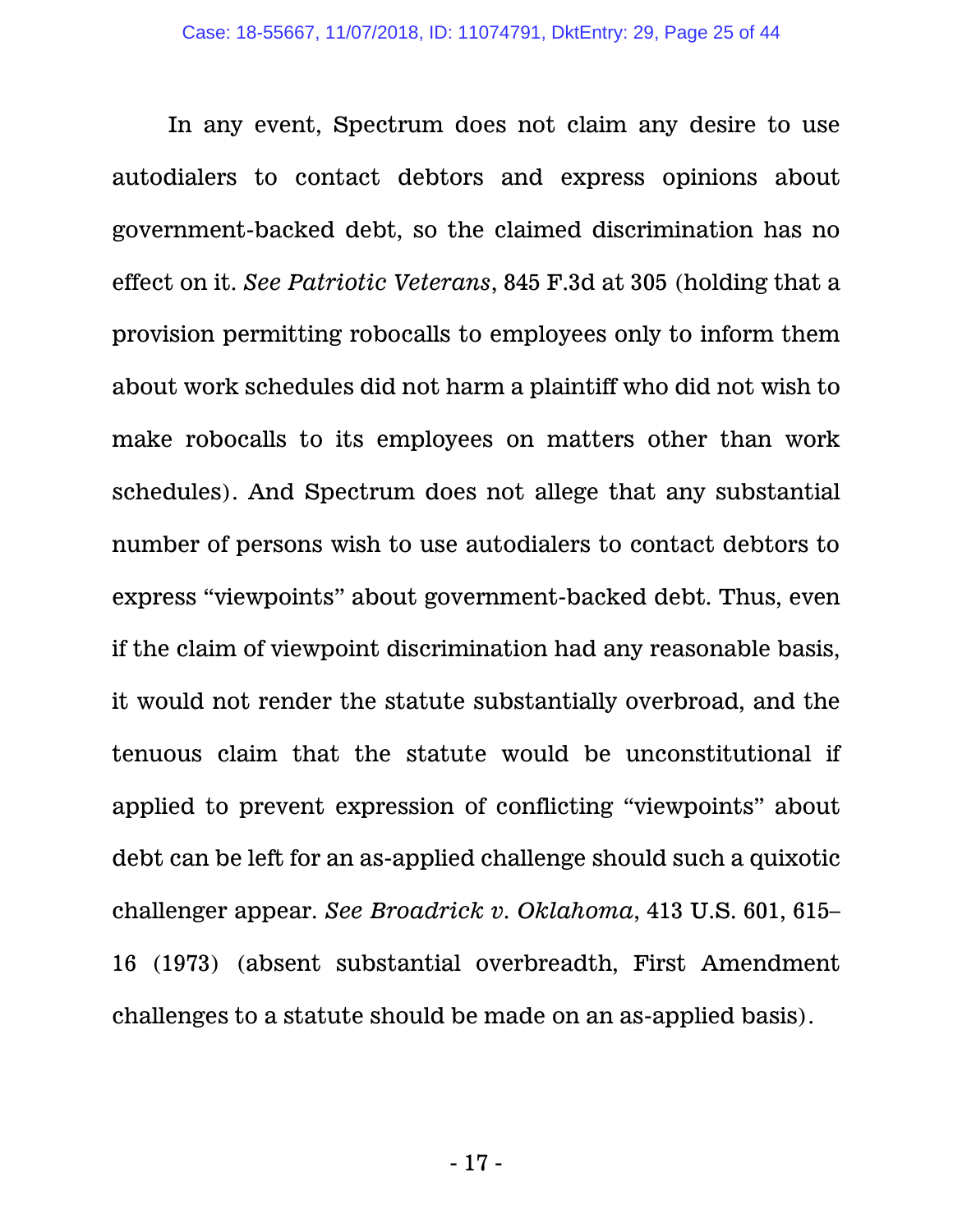## **C. That the TCPA may not impose liability on government entities does not subject it to strict scrutiny.**

Spectrum is also fundamentally wrong in asserting that the TCPA's imposition of liability on "persons," a term that generally does not include government entities, and its failure to waive the sovereign immunity of the federal government, transforms it into a "speaker-based" restriction subject to strict scrutiny. *See* Spectrum Br. 16–17. <sup>3</sup> Spectrum invokes *Reed*, 135 S. Ct. at 2230, as support for its assertion that the Act's "preference for government speakers and messages independently triggers strict scrutiny," Spectrum Br. 19, but it does not adequately come to grips with what *Reed* actually said, which is "that 'laws favoring some speakers over others demand strict scrutiny *when the legislature's speaker preference reflects a content preference*.'" 130 S. Ct. at

 $\overline{a}$ 

<sup>3</sup> The extent to which the statute applies to federal government agents or contractors has not been definitively resolved, as the FCC's July 2016 Declaratory Order on the subject remains subject to a petition for reconsideration. Moreover, there is little case law on the Act's application to local government entities or persons acting on their behalf. This Court need not resolve any uncertainty on the subject to reject Spectrum's argument.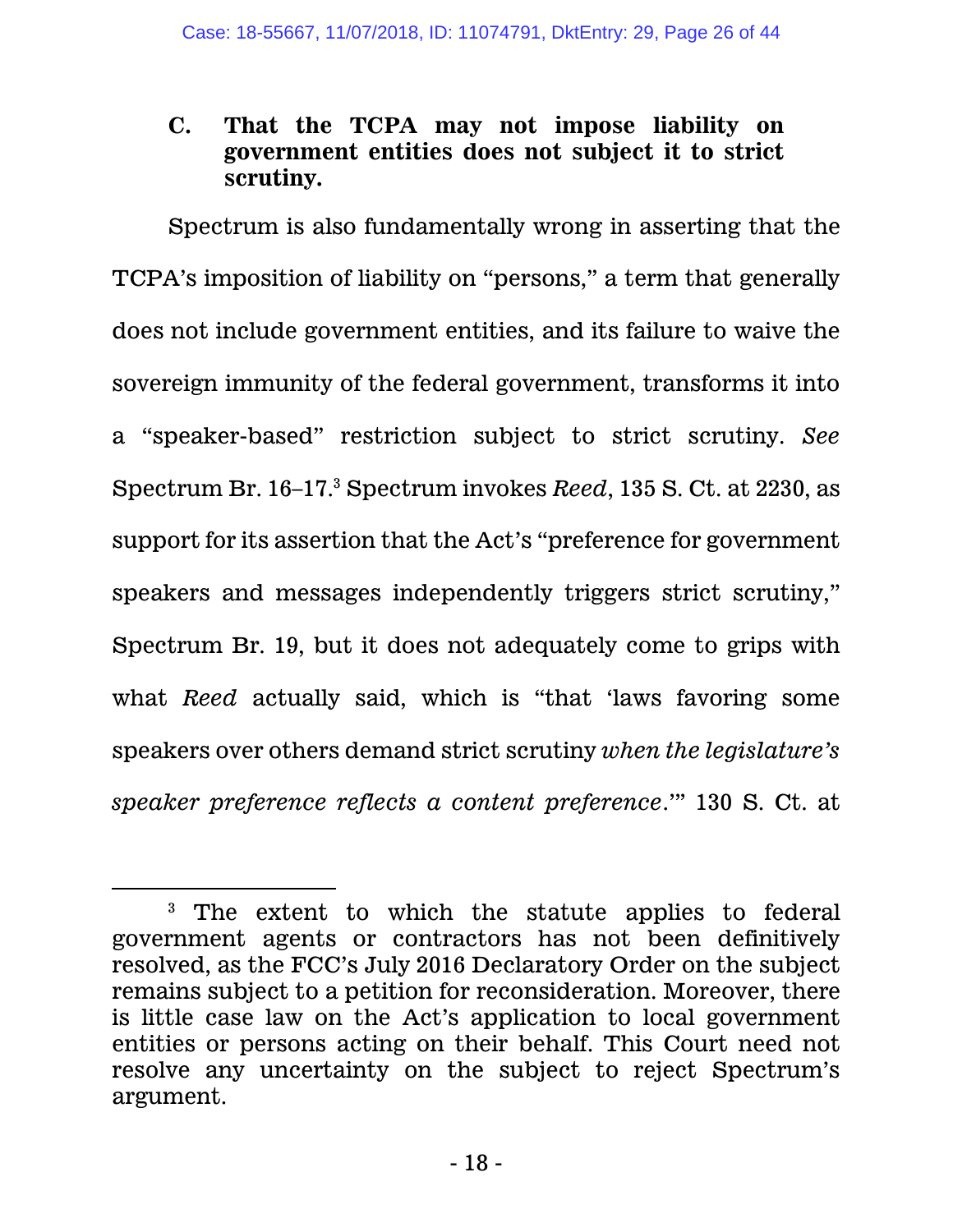2230 (emphasis added; quoting *Turner Broad. Sys., Inc. v. FCC*, 512 U.S. 622, 658 (1994)). Here, there is no reason to believe that whatever limitations on the statute's application to government speakers arise from the TCPA's use of the term "persons" to define the scope of liability and its failure to waive the federal government's sovereign immunity reflect a content preference for "government messages" over "anti-government political speech," as Spectrum asserts. Spectrum Br. 18.

Spectrum's argument posits a facile dichotomy between progovernment and anti-government messages that has nothing to do with what the TCPA regulates. Government speakers at different levels in our federal system, as well as non-governmental persons and entities, may speak on a wide range of subjects reflecting a wide range of viewpoints. Non-governmental speakers may express views that are in perfect conformity with those of government speakers, while different government speakers may at times express different and even conflicting messages. Thus, to the extent the TCPA does not cover governmental speakers, that circumstance does not reflect a preference for any particular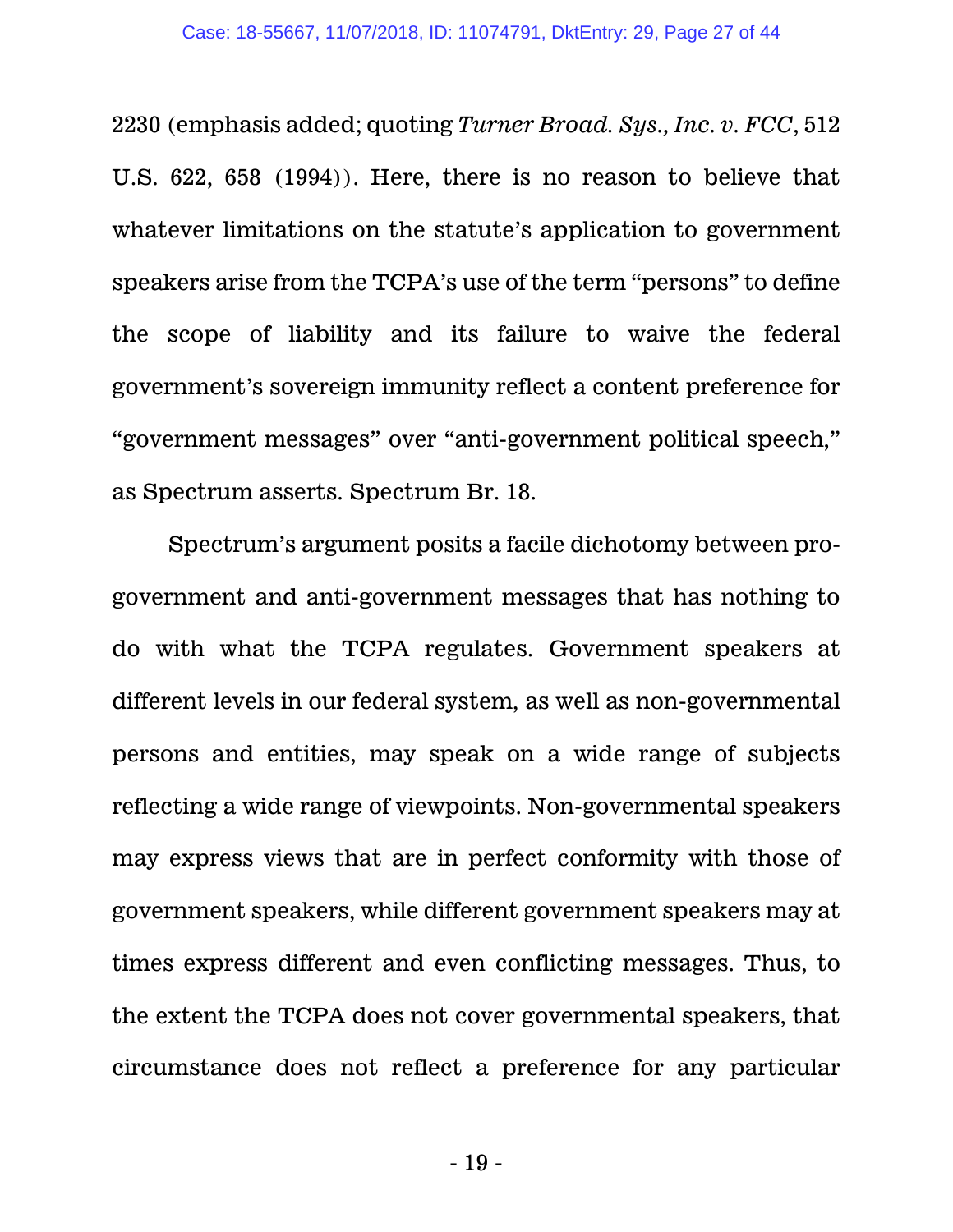message on any particular subject; and its coverage of nongovernmental speakers has nothing to do with whether their messages are pro-government, anti-government, or indifferent to government.

Moreover, there are any number of reasons other than content preference for excluding government entities from the scope of a statute that imposes liability on private actors. Imposition of liability on government entities ultimately affects the interests of taxpayers. It also implicates concerns about federal sovereign immunity, *see United States v. Bormes*, 568 U.S. 6 (2012), Eleventh Amendment immunity of state governments, *see Coleman v. Ct. of App. of Md.*, 566 U.S. 30 (2012), and federalism concerns that may counsel against interference with state government functions even where Eleventh Amendment immunity is not at issue, *see Gregory v. Ashcroft*, 501 U.S. 452 (1991). In addition, governmental entities are accountable to the citizenry in ways that private entities are not, and that accountability may reduce the likelihood that they will engage in unrestrained telemarketing activities to which citizens strongly

- 20 -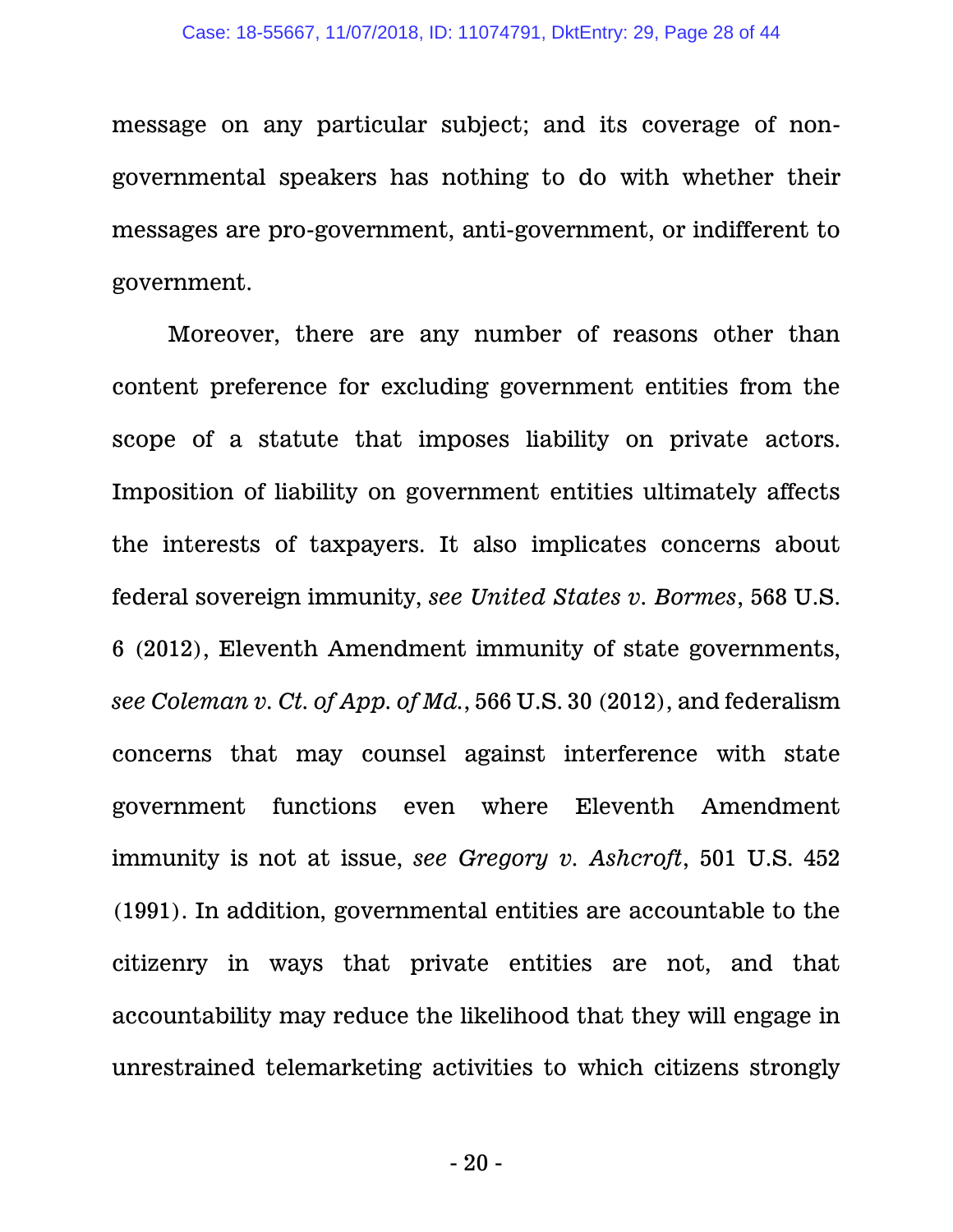object. Particularly given the absence of a legislative record indicating that governmental entities were responsible for the deluge of invasive calls that prompted passage of the TCPA, there is no reason to think that limitations on its application to government entities reflected an invidious preference for the content of government messages as opposed to content-neutral considerations.

In addition, Spectrum's assertion that this Court's case law reflects a deep suspicion of any statute that distinguishes between private and governmental actors where First Amendment interests are invoked is mistaken. Spectrum relies principally on a line of dicta in *Foti v. City of Menlo Park*, 146 F.3d 629 (9th Cir. 1998), and on an aspect of the holding in *Italian Colors Restaurant v. Becerra*, 878 F.3d 1165 (9th Cir. 2018). *Foti*, however, stated only that the Court was "troubled" by an issue that it declined to address because it had not been properly developed either below or in this Court. Nothing in that brief discussion suggests a per se ruling that any distinction between government and non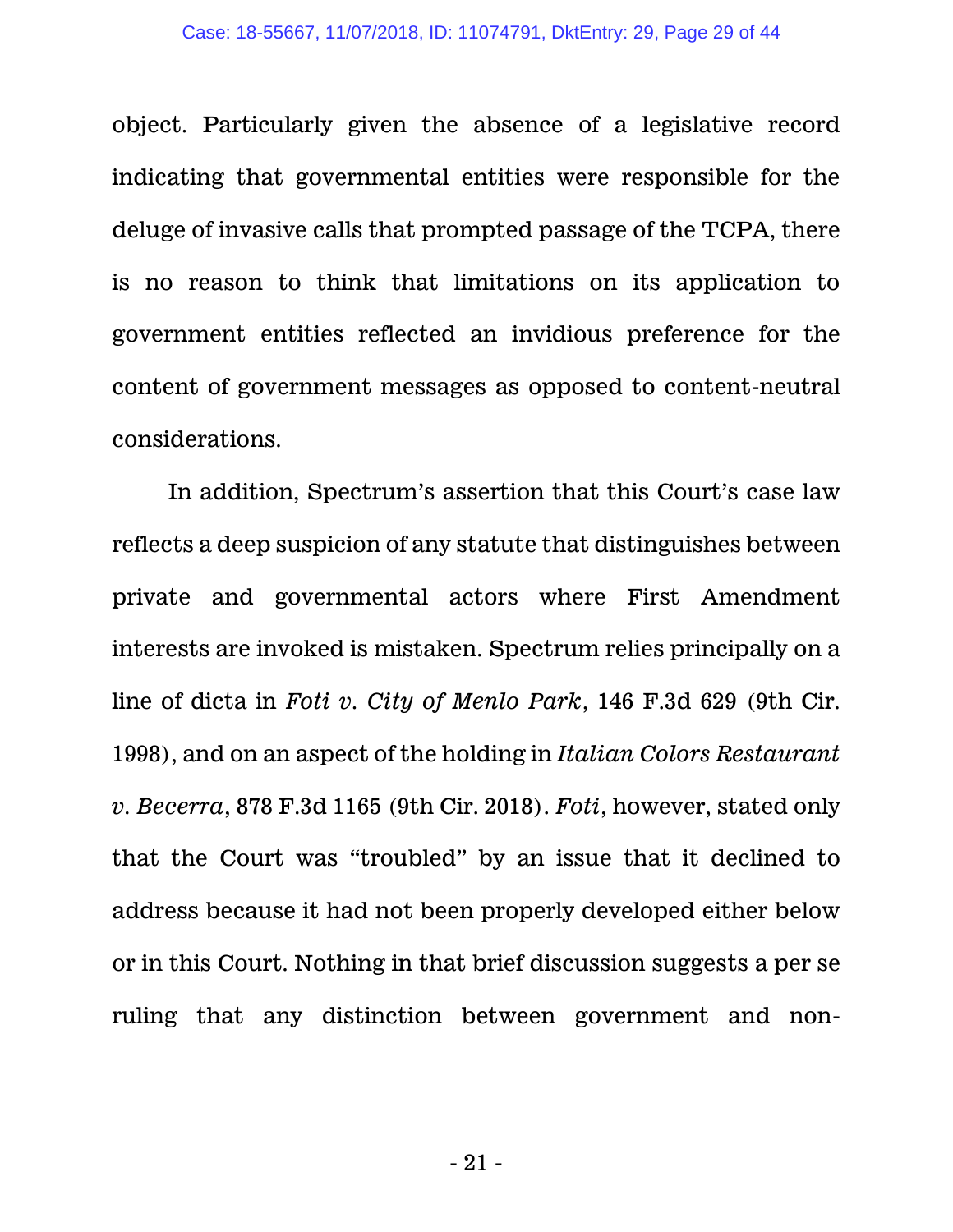government speakers renders a statute content-based and subject to strict scrutiny.

*Italian Colors* similarly provides no support for Spectrum's position. The Court in that case did not rely on the exclusion of government entities from the statute at issue (which prohibited businesses from calling higher prices for credit card users "surcharges") either as a basis for concluding that the statute was content-based or as a ground for invoking strict scrutiny. Indeed, as Spectrum acknowledges, *see* Specturm Br. 20–21 n.8, the Court did not even apply strict scrutiny in *Italian Colors*.

Instead, the Court pointed to the exception for government entities as one reason why a justification offered by the government to support the law was unconvincing. Specifically, the government argued that communicating the difference between cash and credit card prices as a "surcharge" was "misleading." 878 F.3d at 1176–77. However, the government—which did not claim any interest in misleading consumers or any legitimate entitlement to do so—itself reserved the authority to describe credit card pricing as a surcharge, and permitted other entities

- 22 -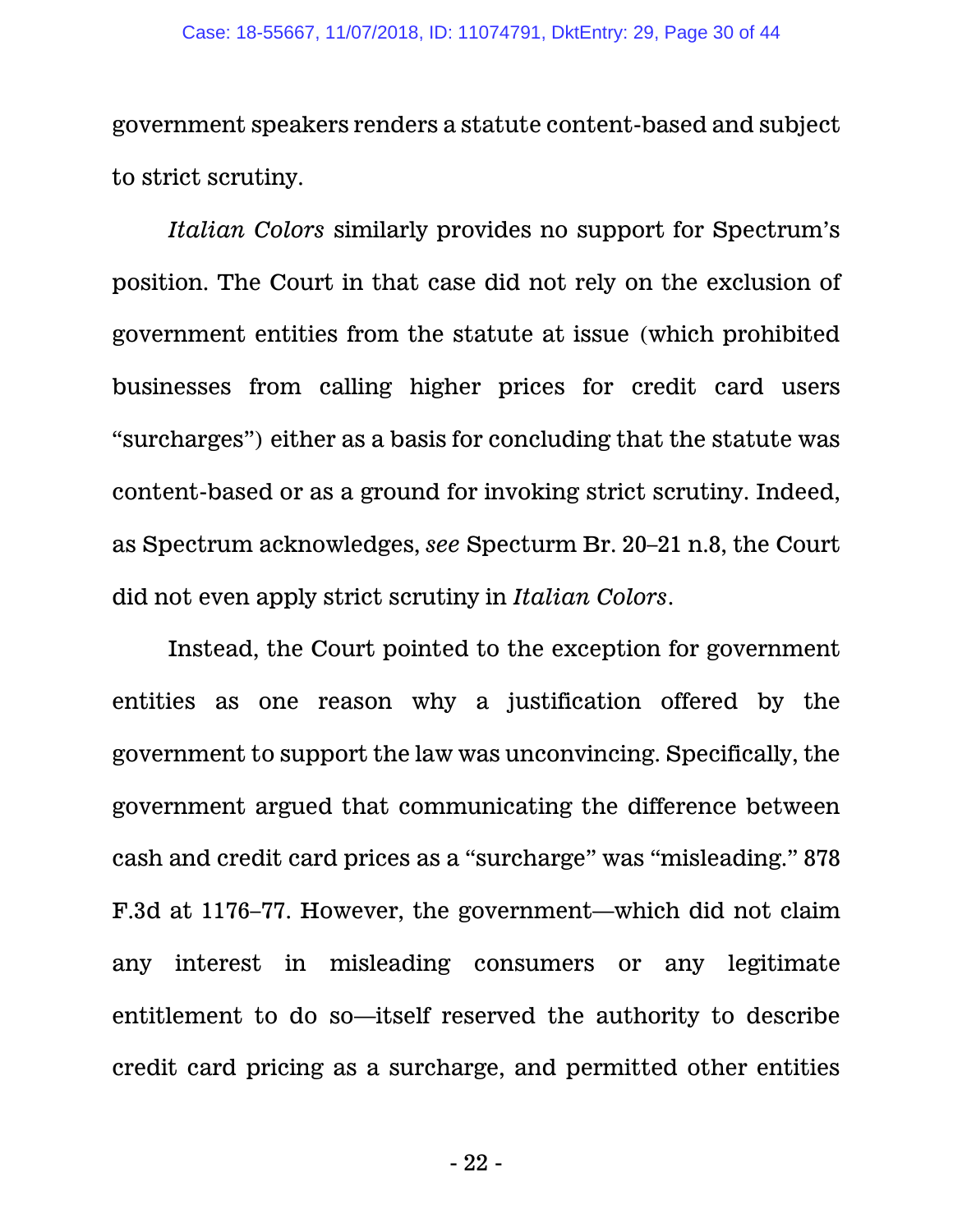(such as utilities) to do so as well. The government's reservation of the right to do what it said would be "misleading" if done by others "suggest[ed]" to the Court "that this justification [was] thin," *id.* at 1178, and that the many exceptions permitting the allegedly misleading speech "would undermine any ameliorative effect," *id*. at 1177.

The same cannot be said here. That the statute may not apply to some autodialed messages from government entities does not diminish the credibility of Congress's finding that autodialed telemarketing message (and calls using recorded messages) are intrusive and harmful to consumers. Unlike in *Italian Colors*, the TCPA's inapplicability to government calls does not significantly undermine the statute's ameliorative effect, given the huge range of calls that *are* subject to the statute's prohibition—and that would inevitably be unleashed on consumers if the statute were struck down. The reasoning of *Italian Colors* is thus wholly inapplicable here, and the decision does not support Spectrum's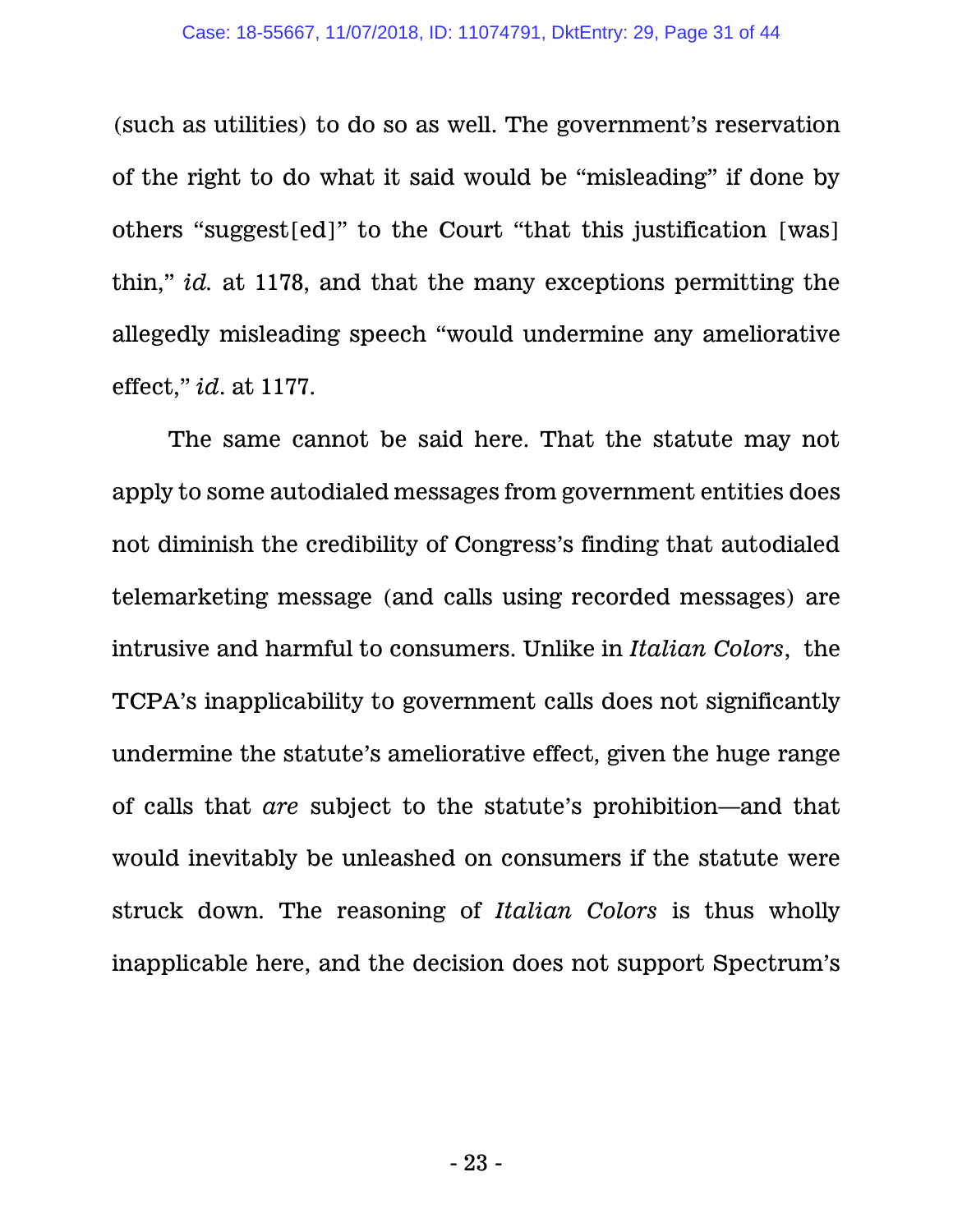assertion that any exclusion of governmental speech from liability under the TCPA renders the TCPA subject to strict scrutiny.<sup>4</sup>

# **II. The privacy interests served by the statute are compelling.**

Spectrum's position depends not only on its erroneous assertion that the TCPA is subject to strict scrutiny, but also on its claim that the statute does not serve compelling interests in protecting personal and residential privacy. Spectrum's contention that those interests are not compelling runs squarely up against the Supreme Court's repeated statements that such interests are "*of the highest order*." *Frisby v. Schultz*, 487 U.S. 474, 484 (1988) (emphasis added; quoting *Carey v. Brown*, 447 U.S. 455, 471 (1980)).

Spectrum appears to argue that, however important the interest recognized in *Frisby* and *Carey* might be, it cannot,

 $\overline{a}$ 

<sup>4</sup> That this Court's decisions do not support the principle that excluding government entities from liability under the TCPA makes the statute subject to strict scrutiny is underscored by the recent nonprecedential panel opinion in *Gresham v. Picker*, 705 F. App'x 554 (9th Cir. 2017), in which the panel noted that a provision excluding calls by governmental entities from California's antirobocalling statute "involves government speech and thus would not trigger strict scrutiny." *Id*. at 556 n.2.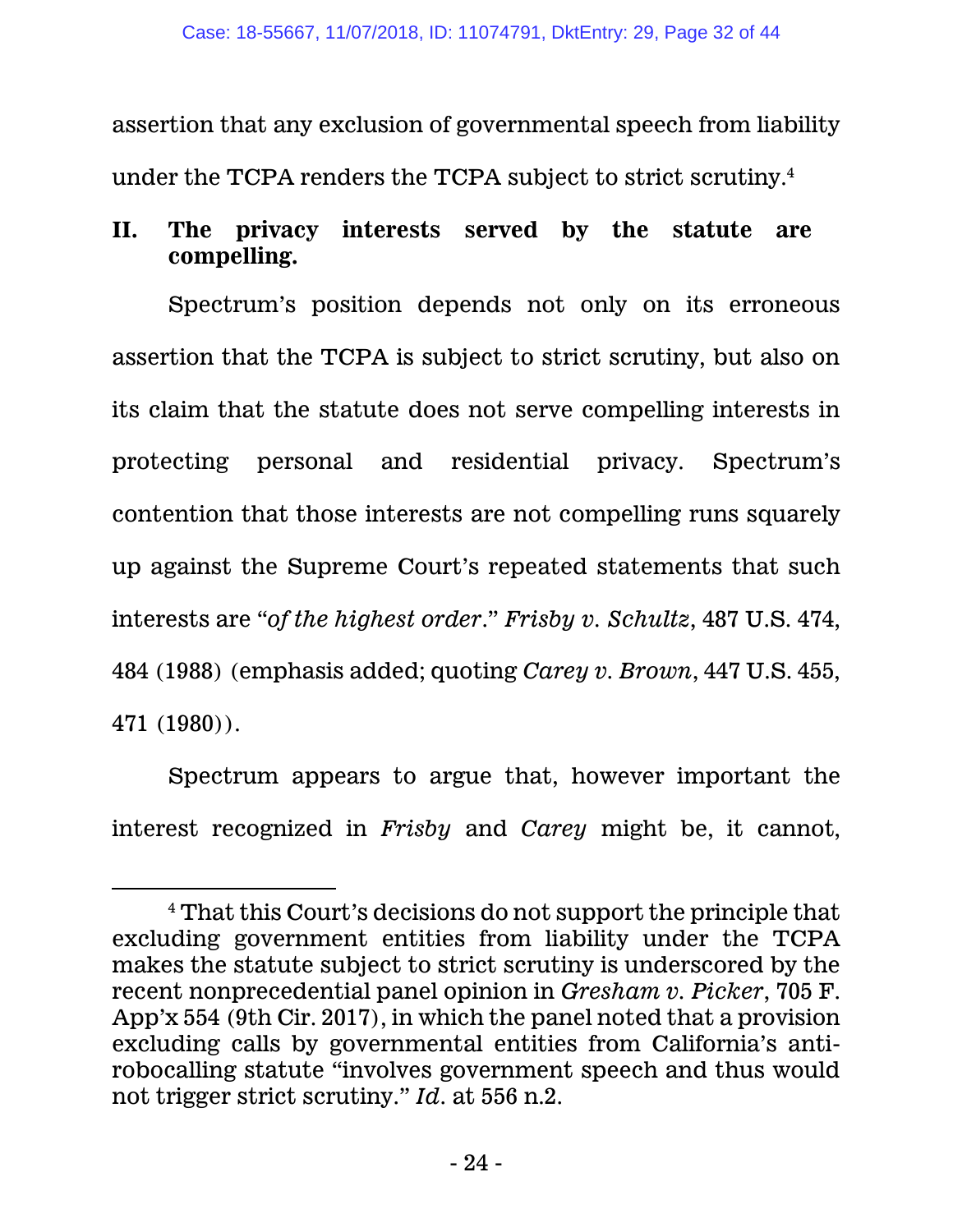consistent with First Amendment principles, encompass an interest in "being free of unwelcome speech." Spectrum Br. 27. Again, that argument is directly at odds with what the Supreme Court said in *Frisby*. As the Court there explained, an "important aspect" of the privacy interest it recognized is "protection of the unwilling listener." *Frisby*, 487 U.S. at 484. Although citizens who venture into public fora cannot expect the government to protect "speech they do not want to hear," *id*., *Frisby* explained that the matter is different when intrusions into private spaces are concerned. In such spaces, citizens enjoy "an ability to avoid intrusions," which "the State may legislate to protect." *Id*. at 484– 85. Thus, "individuals are not required to welcome unwanted speech into their own homes and … the government may protect this freedom." *Id*. at 485.

Despite the Supreme Court's rejection of its position that a privacy interest in being free from unwelcome messages is inimical to the First Amendment, Spectrum invokes the Eighth Circuit's decision in *Kirkeby v. Furness*, 92 F.3d 655, 659 (8th Cir. 1996), as support for the proposition that residential privacy is not a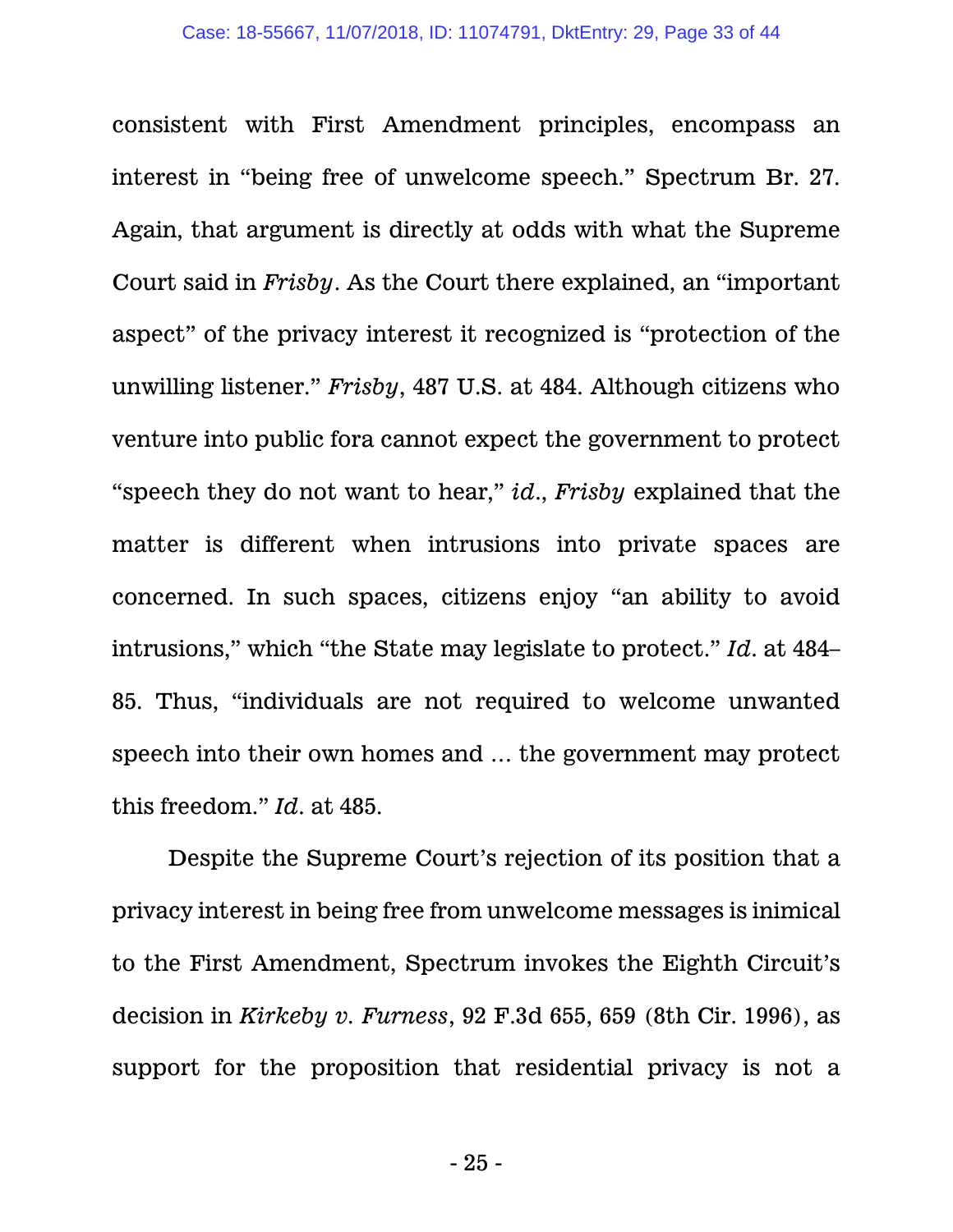compelling interest. That decision, however, was later disapproved by the Eighth Circuit, *see Veneklase v. City of Fargo*, 248 F.3d 738, 745–46 (2001) (en banc); *Thorburn v. Austin,* 231 F.3d 1114, 1118–19 (8th Cir. 2000), which ultimately held that the interest in residential privacy was sufficient to protect "the specific target" of the type of speech at issue in *Kirkeby* "from being forced to listen." *Veneklase*, 248 F.3d at 746.<sup>5</sup>

Spectrum further argues that regardless of whether the interest in residential and personal privacy is compelling, it is not "*sufficiently* compelling" to justify a restriction that is contentbased to any degree under any circumstances. Spectrum Br. 28

 $\overline{a}$ 

<sup>5</sup> This trilogy of Eighth Circuit cases concerned bans on residential picketing, defined as picketing "for the purpose of persuading … or to protest." *Veneklase*, 248 F.3d at 741, 745. *Kirkeby* held that such a statute was content-based because determining the picketing's purpose required examining the content of the picketer's message, and that the interest in residential privacy insufficient to justify such a restriction. Rejecting *Kirkeby*'s reasoning, *Veneklase* and *Thorburn* held the purpose inquiry not to be content-based (a holding equally applicable here, *see supra* at 11–13) and the privacy interest sufficient to justify the restriction. Although *Veneklase* and *Thorburn* did not specifically disavow *Kirkeby*'s statement about whether residential privacy is a compelling interest—because they did not have to reach the issue—they significantly undermine the authority of *Kirkeby* on any point.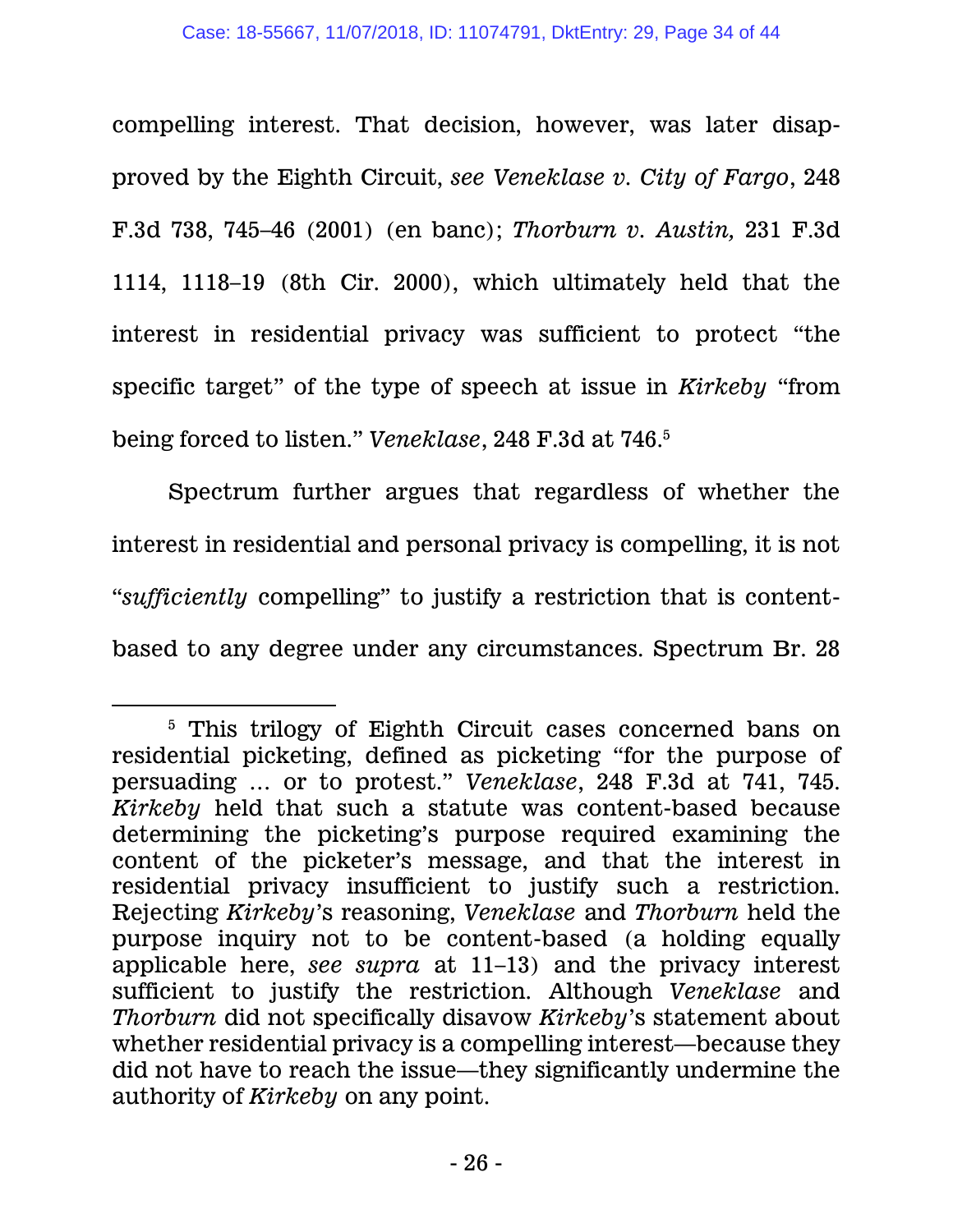(emphasis added). Spectrum relies on this Court's decision in *Hoye*, which struck down the *viewpoint*-discriminatory enforcement of an ordinance involving anti-abortion advocacy on public sidewalks, and the Supreme Court's decision in *Carey v. Brown*, 447 U.S. 455, which held unconstitutional a residential picketing statute that was content-based (and, indeed, viewpoint discriminatory) because it excepted labor picketing. But neither decision went nearly so far as Spectrum claims. Both, after all, concerned speech in the quintessential public forum—public streets and sidewalks. Neither involved actual intrusions into private enclaves, and in *Hoye* the speech at issue did not even have effects within private spaces.

Indeed, following the descriptive passage Spectrum cites, *see* Spectrum Br. 27–28 (quoting *Hoye*, 653 F.3d at 852), *Hoye* summarized the principle that it derived from applicable precedent as follows: "regulations of *public speech* designed to protect listeners in *public fora* from *substantively offensive* speech are fundamentally incompatible with content-neutrality." 653 F.3d at 853 (emphasis added). As that passage makes clear, what *Hoye*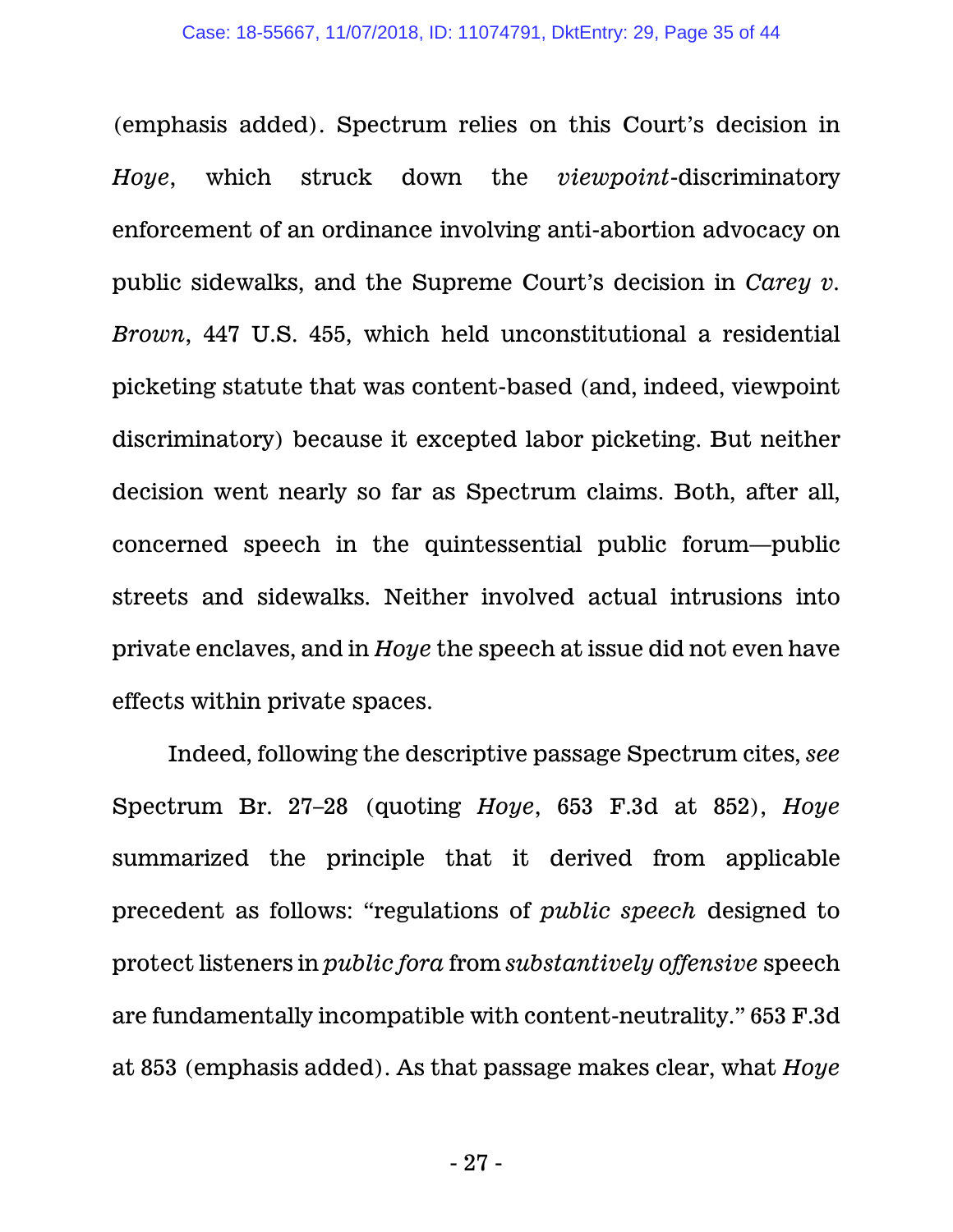condemns are viewpoint-discriminatory content restrictions in public fora. *See also* 653 F.3d at 851. *Hoye* by no means holds that the interest in privacy is insufficient to justify restrictions on actual intrusions into private sanctums merely because the restrictions may arguably be characterized, in a highly formal sense, as involving some inquiry into content.

Spectrum's assertions that the TCPA is not adequately tailored to serve the compelling interest in privacy are as misguided as its argument that the privacy interest is not compelling. Spectrum's claims that the interest can be protected in some way short of a prohibition on autodialed calls and recorded messages were already rejected by this Court in *Moser*, 46 F.3d at 975, and are convincingly refuted by the appellees. And its fundamental claim that the exclusion for government-backeddebt-collection calls renders the statute so underinclusive that it does not sufficiently advance the compelling interest in privacy fails to come to grips with the Supreme Court's holding in *Williams-Yulee v. Florida Bar*, 135 S. Ct. 1656 (2015), that a statute does not fail strict scrutiny merely because it "conceivably could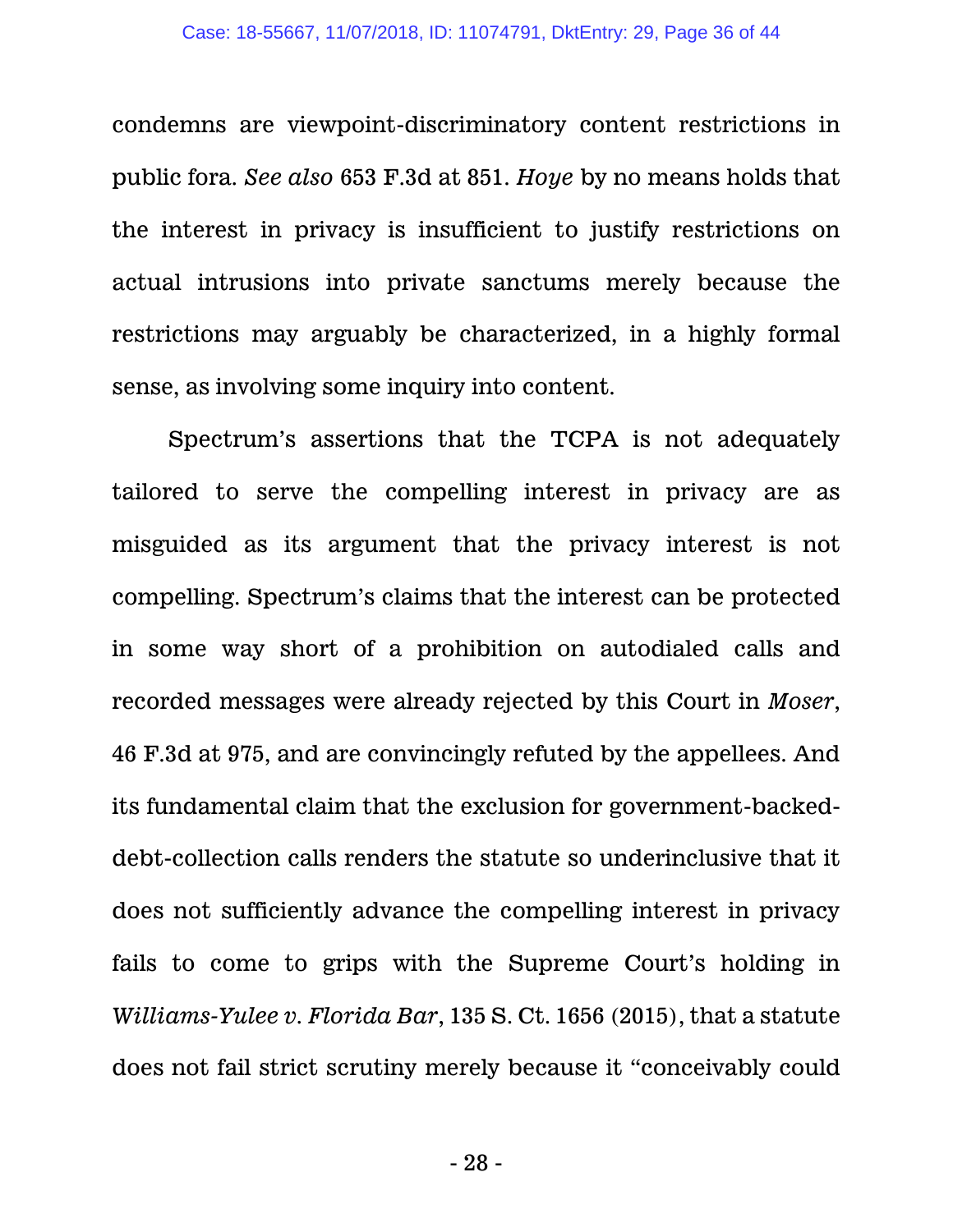have restricted even greater amounts of speech in service of [its] stated interests." *Id*. at 1668. That the statute permits intrusive calls for the purpose of collecting federally backed debt does not suggest that its prohibition on the far greater volume of intrusive telemarketing that does *not* fall within the exception fails to serve compelling privacy concerns. A statute without the exception might well be a *better* statute from the standpoint of privacy, but that does not mean that the statute as it stands is unconstitutional. 6

## **III. Spectrum, a commercial speaker that can permissibly be subjected to content-based regulation, has not shown that the statute's potential application to the fully protected speech of others renders it substantially overboard.**

Even if Spectrum's assertions that the TCPA is contentbased and lacks a compelling justification did not lack merit, this Court should not invalidate the statute on its face at Spectrum's

 $\overline{a}$ 

<sup>6</sup> Because Congress's purposes would be better served by excising the government-backed-debt-collection exception than by invalidating the entire statute, we agree with both appellees that severance would be the appropriate remedy if the exception were found to amount to unconstitutional content-based discrimination. The Court should have no occasion to go even that far, however.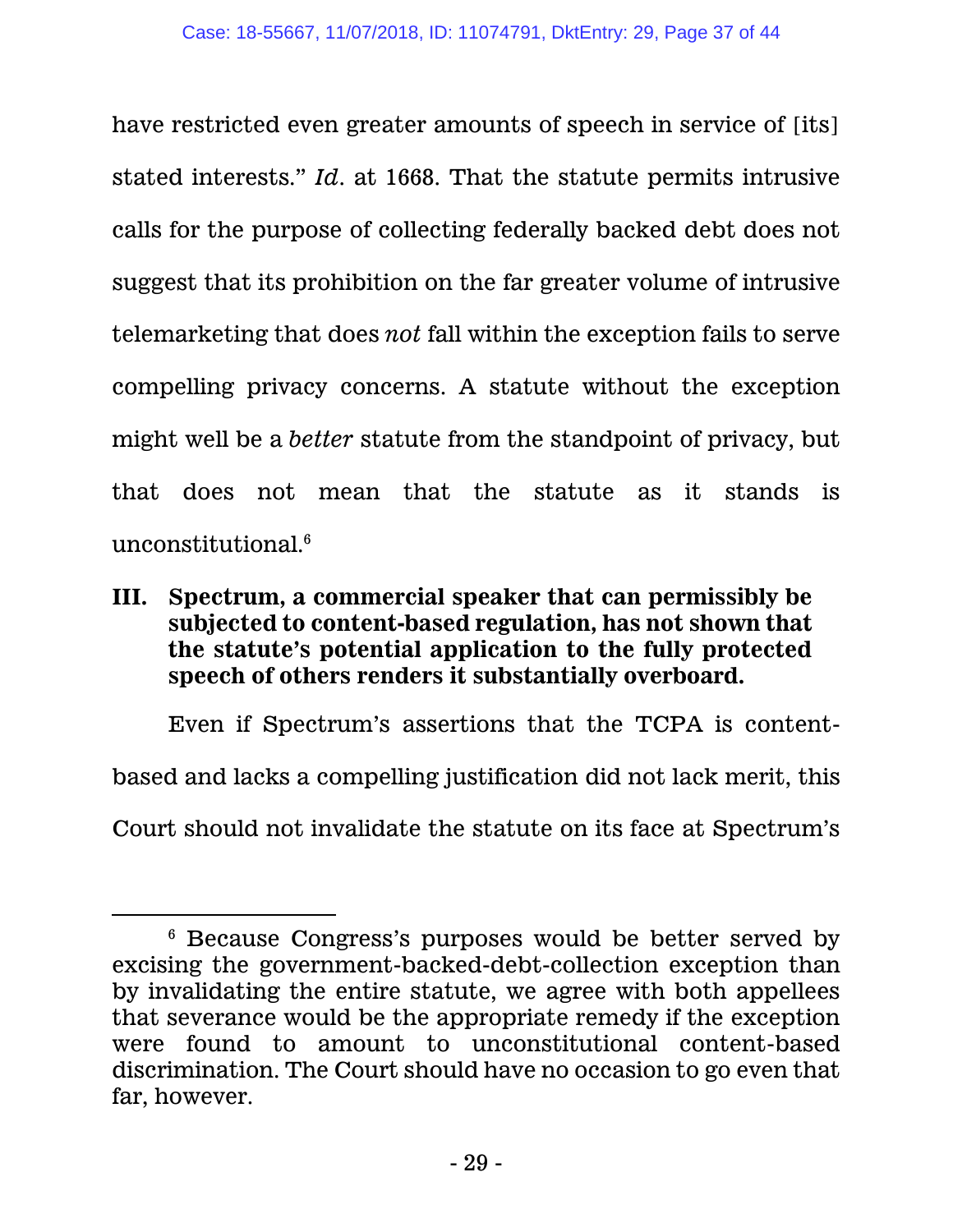behest, because content-based regulation may permissibly be applied to Spectrum's commercial speech, and Spectrum has not shown that the flaws it sees in the statute as applied to fully protected speech would render it substantially overbroad—if they genuinely existed.

There can be no serious dispute that the Spectrum text messages at issue were commercial speech. Although it acknowledges only that its messages were "*allegedly* 'commercial,'" Spectrum Br. 15 (emphasis added), Spectrum itself characterizes them as "targeted offers available to Spectrum's current and recent customers," *id*. at 10—speech that is undoubtedly commercial. *See*, *e.g.*, *First Resort, Inc. v. Herrera*, 860 F.3d 1263, 1272 (9th Cir. 2017) (advertising proposing a commercial transaction is commercial speech). Spectrum concedes, moreover, that under this Court's recent precedents, content-based restrictions on commercial speech are not subject to strict scrutiny, but face only intermediate scrutiny under *Central Hudson Gas & Electric Corp. v. Public Service Commission*, 447 U.S. 557 (1980). *See* Spectrum Br. 24 n.12 (citing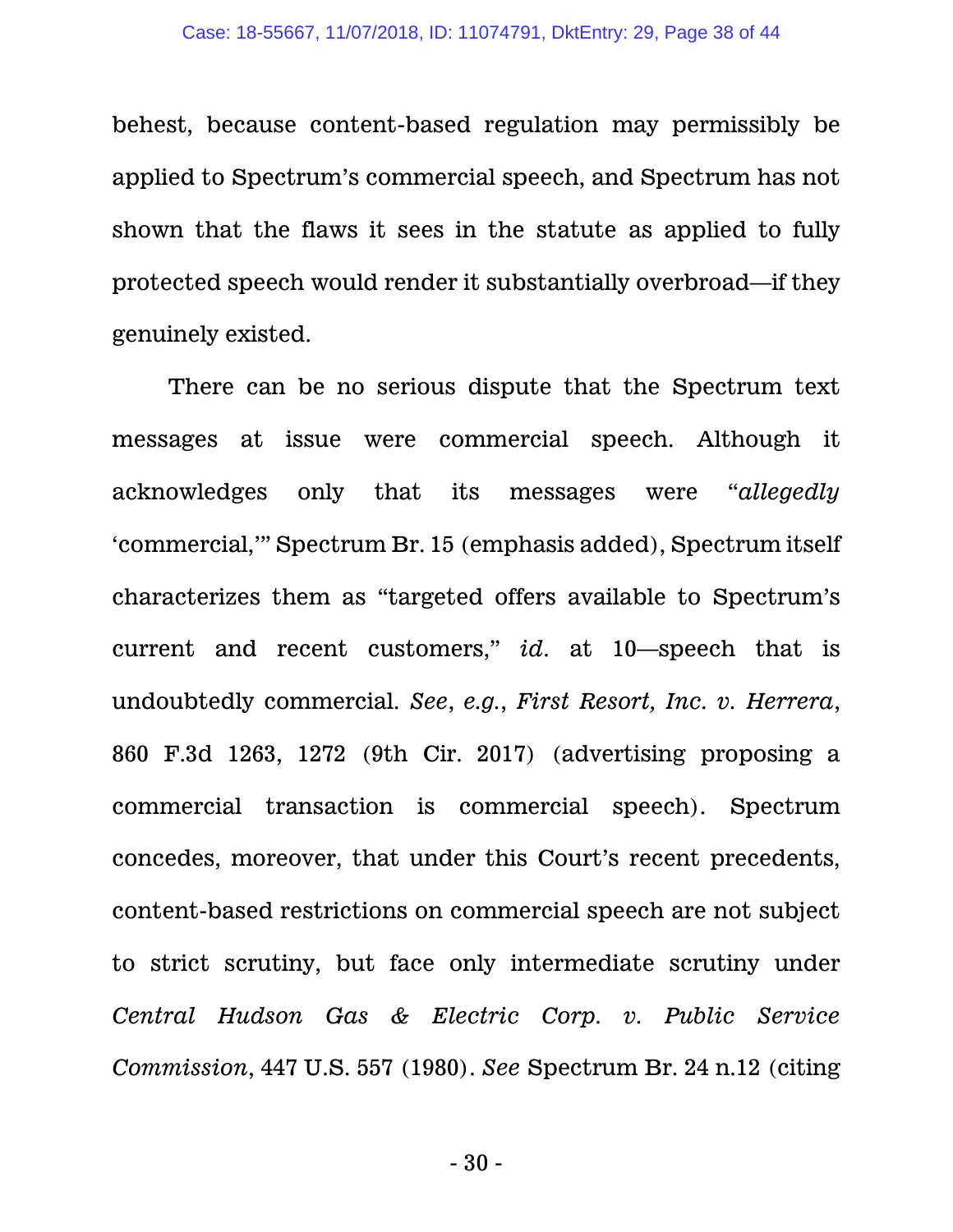*Contest Promotions, LLC v. City & Cty. Of S.F.*, 874 F.3d 597, 601 (9th Cir. 2017)); *see also Nationwide Biweekly Admin., Inc. v. Owen*, 873 F.3d 716, 732 (9th Cir. 2017).

Spectrum's argument thus depends on its attempt to mount a facial challenge in which it can "'assert the speech rights of third parties with noncommercial speech interests' and therefore receive the benefit of strict scrutiny." Spectrum Br. 24 (quoting *Dimmitt v. City of Clearwater*, 985 F.2d 1565, 1569–71 (11th Cir. 1993), and citing *Bd. of Trustees v. Fox*, 492 U.S. 469, 481–82 (1989)). Such a challenge, however, requires a demonstration that the allegedly unconstitutional application of the statute to noncommercial speech is sufficient to render the statute substantially overbroad. *See Fox*, 492 U.S. at 483–84; *see also*, *e.g.*, *Broadrick*, 413 U.S. at 611–18; *Klein v. San Diego County*, 463 F.3d 1029, 1038 (9th Cir. 2006). The need for "breathing space" for First Amendment rights, *Broadrick*, 413 U.S. at 611, in some cases allows a person "whose own speech or expressive conduct may validly be prohibited or sanctioned … to challenge a statute on its face because it also threatens others not before the court,"

- 31 -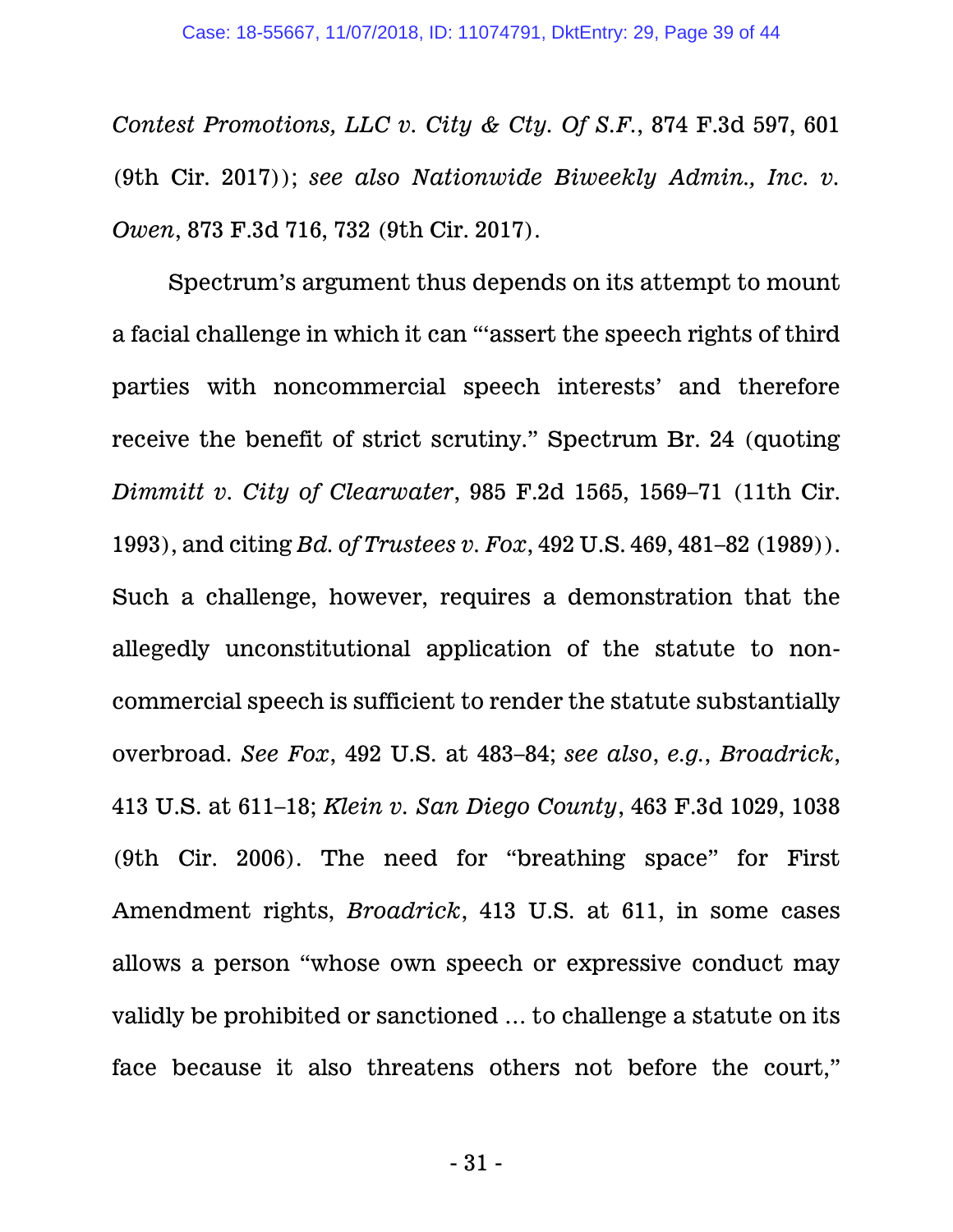*Brockett v. Spokane Arcades, Inc.*, 472 U.S. 491, 503 (1985); *see Foti*, 146 F.3d at 635. But the drastic remedy of "invalidating a statute on its face and so prohibiting [the government] from enforcing the statute against conduct that it is admittedly within its power to proscribe" is reserved for instances in which the statute's overbreadth is "not only … real, but substantial as well, judged in relation to the statute's plainly legitimate sweep." *Broadrick*, 413 U.S. at 615. Where the statute's legitimate sweep dwarfs is potentially unconstitutional applications, "whatever overbreadth may exist should be cured through case-by-case analysis of the fact situations to which its sanctions, assertedly, may not be applied." *Id*. at 615–16.

Here, it is self-evident that the vast bulk of telemarketing that is subject to restriction under the TCPA constitutes commercial speech, and the constitutionality of restricting such speech does not turn on whether the restriction may be in some sense content-based. As Justice Kennedy stated in his concurring opinion in *Matal v. Tam*, 137 S. Ct. 1744 (2017), "content based discrimination" is not "of serious concern in the commercial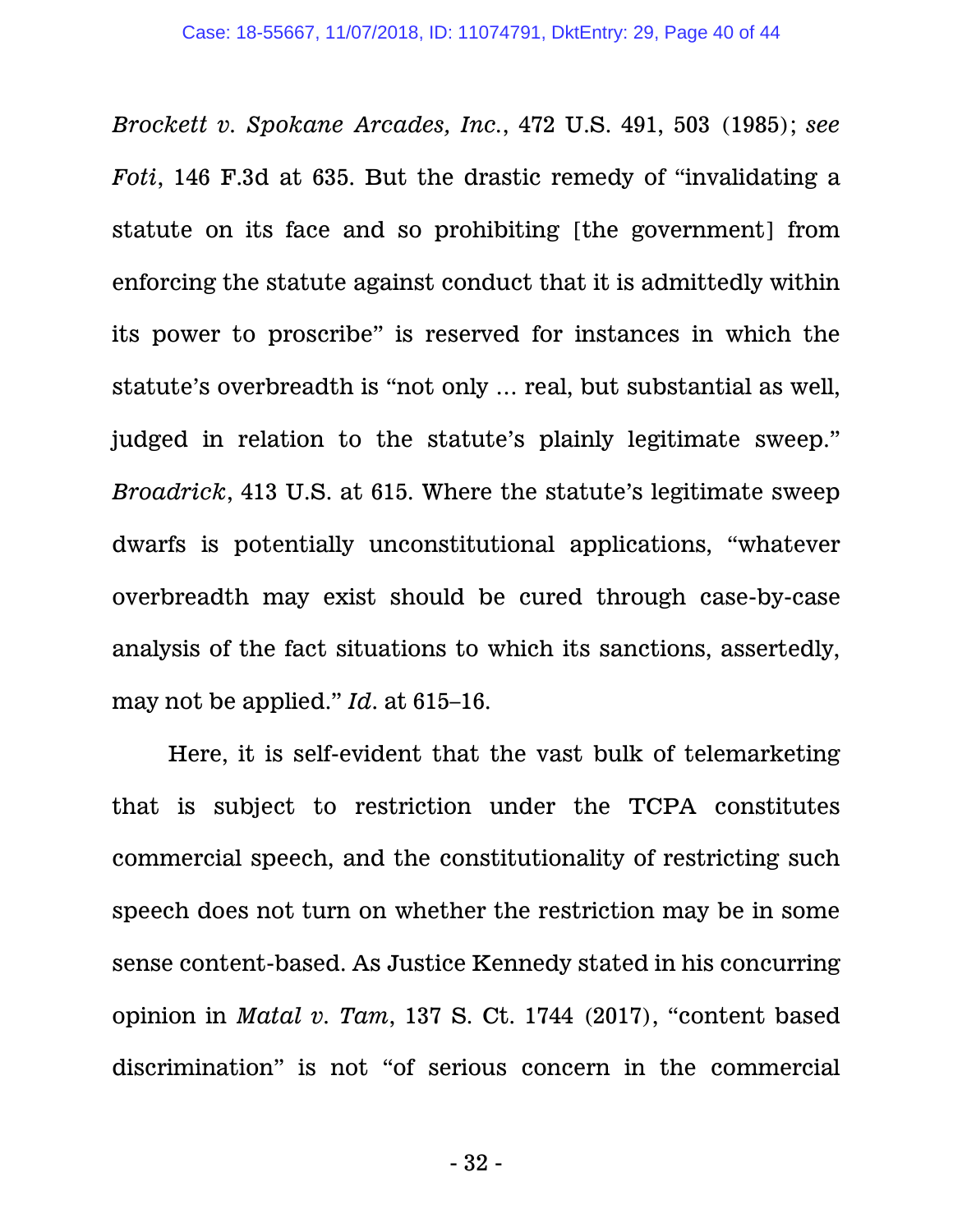context." *Id.* at 1767. If the TCPA were properly characterized as content-based, and the statute lacked a compelling justification, its application to some pure speech would be problematic, but Spectrum has neither demonstrated, nor attempted to demonstrate, that such applications are substantial when weighed against the overwhelming volume of commercial telemarketing subject to the Act. Even viewing the case on Spectrum's own terms, then, Spectrum has not succeeded in demonstrating that any potentially unconstitutional applications of the statute are substantial in relation to the plainly legitimate scope of its application to the vast quantity of commercial marketing, like Spectrum's, that would be unleashed on consumers if the TCPA were struck down on its face.

#### **CONCLUSION**

For the foregoing reasons, as well as those set forth in the briefs of the appellees, this Court should affirm the order of the district court.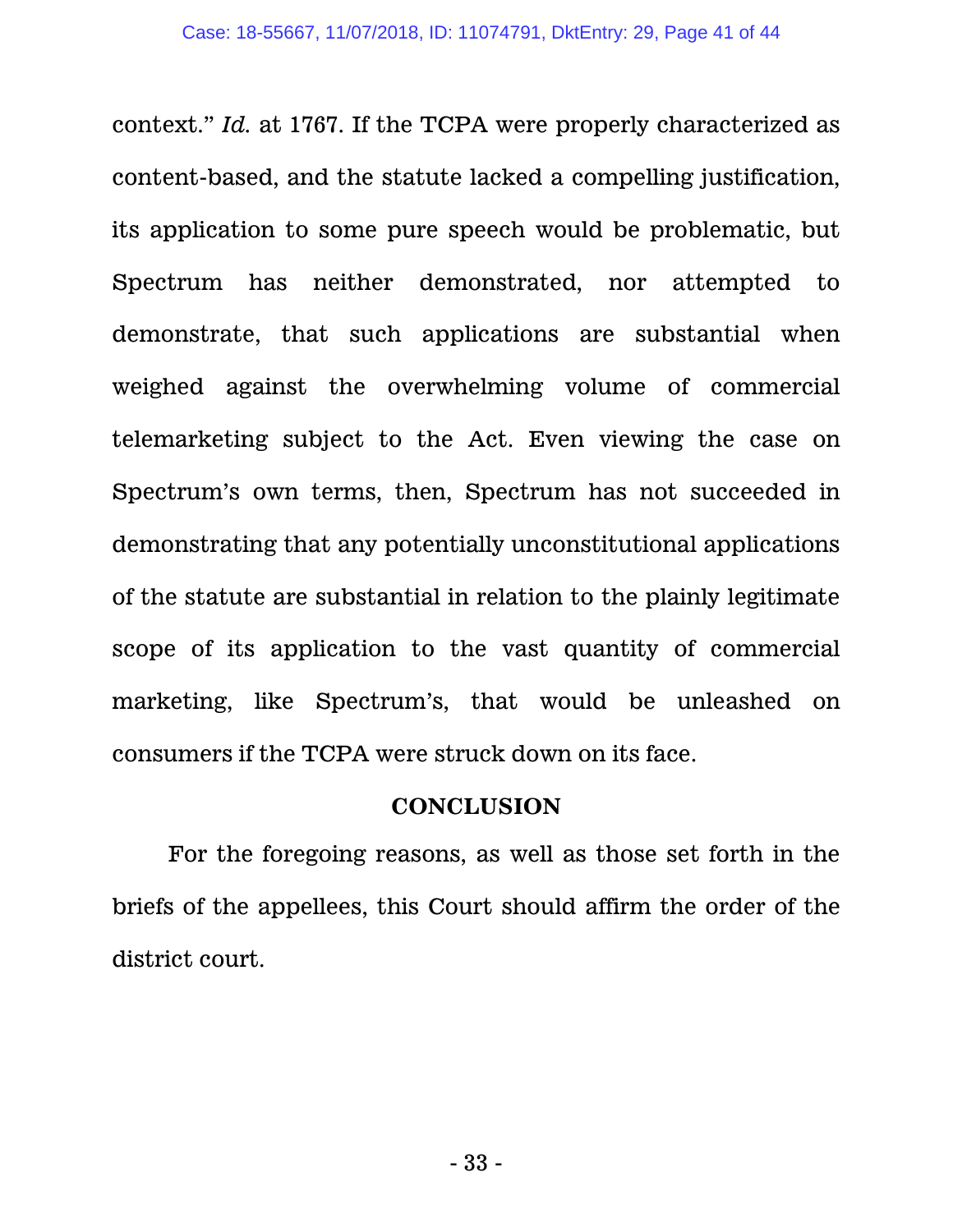Respectfully submitted,

/s/ Scott L. Nelson

Scott L. Nelson Allison M. Zieve Public Citizen Litigation Group 1600 20th Street NW Washington, DC 20009 (202) 588-1000 snelson@citizen.org

Attorneys for Amicus Curiae

November 7, 2018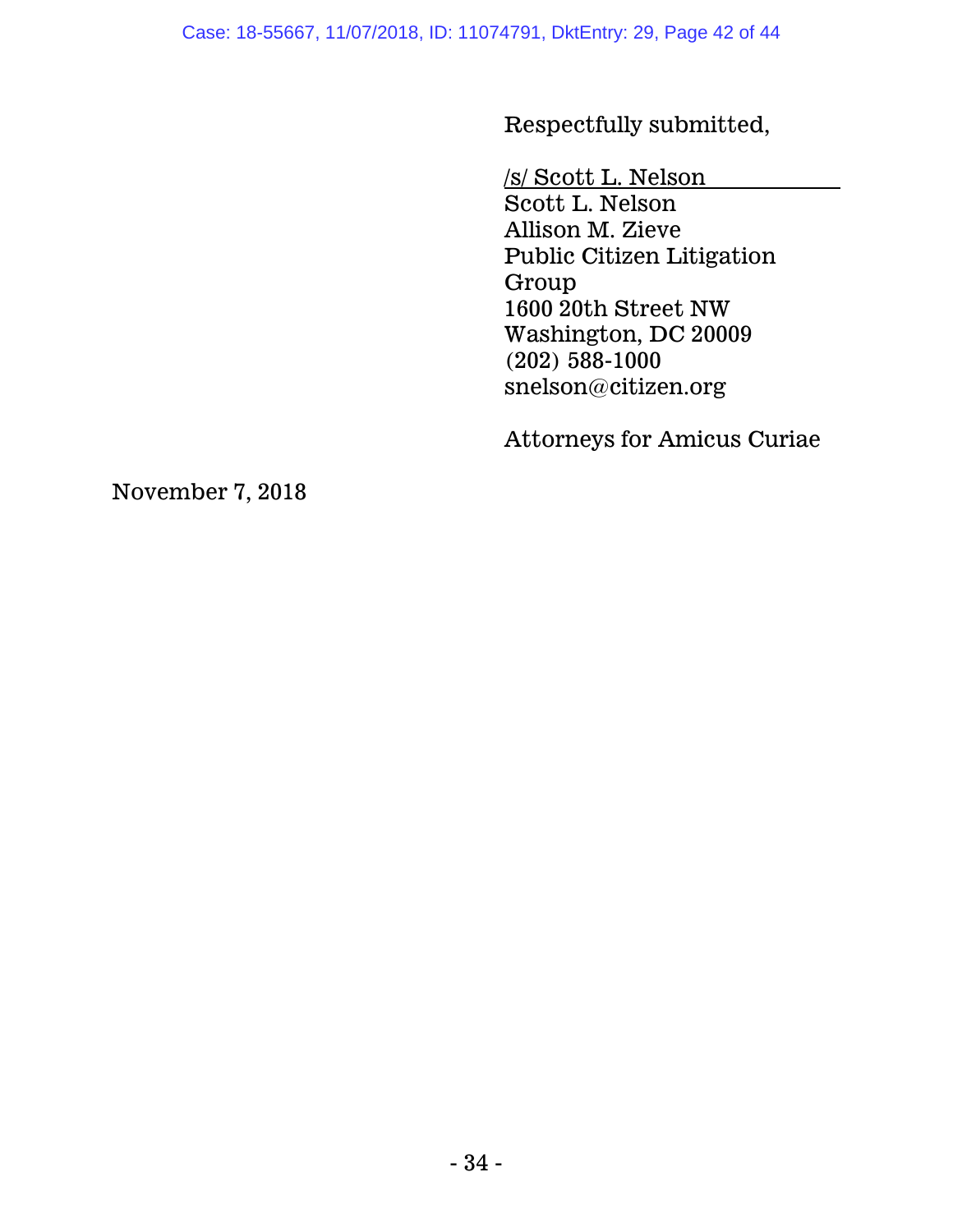#### **CERTIFICATE OF COMPLIANCE**

I certify that this brief complies with the type-face and volume limitations set forth in Federal Rules of Appellate Procedure 32(a)(7)(B) and 29 as follows: The type face is fourteen-point Century Schoolbook font, and the word count, as determined by the word-count function of Microsoft Word 2016, is 5,962, excluding parts of the brief exempted by Federal Rule of Appellate Procedure 32(f) and the rules of this Court.

> /s/ Scott L. Nelson Scott L. Nelson